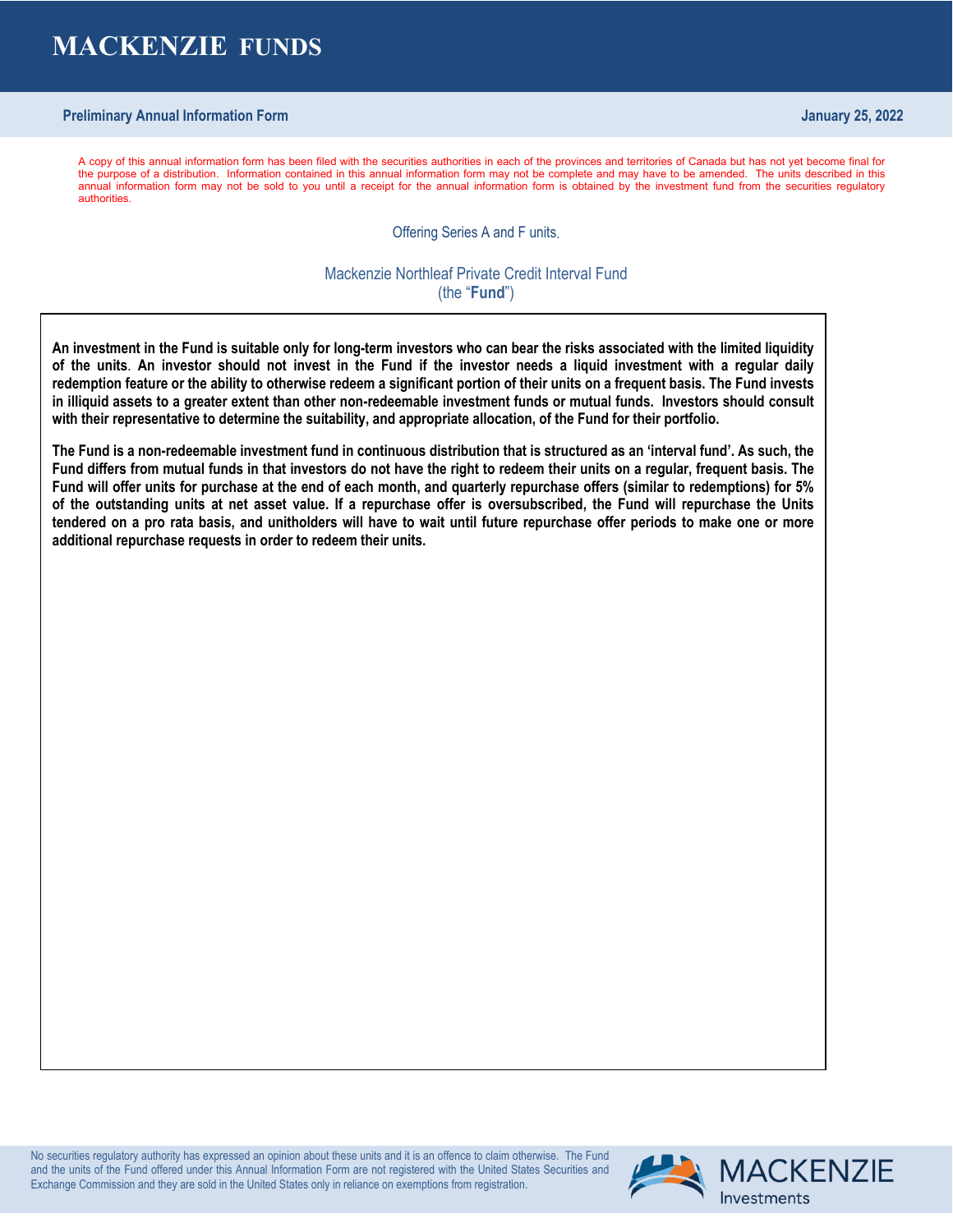# **TABLE OF CONTENTS**

| Address of the Fund and Mackenzie Investments 3           |    |
|-----------------------------------------------------------|----|
|                                                           |    |
|                                                           |    |
|                                                           |    |
| Standard Investment Restrictions and Practices5           |    |
| Approval of the Independent Review Committee 5            |    |
| Change of Investment Objectives and Strategies 5          |    |
|                                                           |    |
|                                                           |    |
|                                                           |    |
|                                                           |    |
|                                                           |    |
|                                                           |    |
| Purchases and Switches (Exchanges of Securities) 9        |    |
|                                                           |    |
|                                                           |    |
|                                                           |    |
|                                                           |    |
|                                                           |    |
|                                                           |    |
|                                                           |    |
|                                                           |    |
|                                                           |    |
|                                                           |    |
|                                                           |    |
|                                                           |    |
|                                                           |    |
|                                                           |    |
|                                                           |    |
|                                                           |    |
|                                                           |    |
|                                                           |    |
|                                                           |    |
|                                                           |    |
|                                                           |    |
| Mackenzie Funds' Independent Review Committee  19         |    |
| Supervision of Securities Lending, Repurchase and Reverse |    |
| Repurchase Transactions                                   | 20 |
|                                                           |    |
|                                                           |    |
| Short-Term Trading Policies and Procedures 22             |    |
| Fees, Expenses and Management Expense Reductions22        |    |
|                                                           |    |
| Remuneration of Directors, Officers and Trustees 26       |    |
|                                                           |    |
|                                                           |    |
|                                                           |    |
|                                                           |    |
|                                                           |    |
|                                                           |    |
|                                                           |    |
|                                                           |    |

**[Certificate of the Fund and the Manager and Promoter of the](#page-28-0)  [Fund](#page-28-0) 29**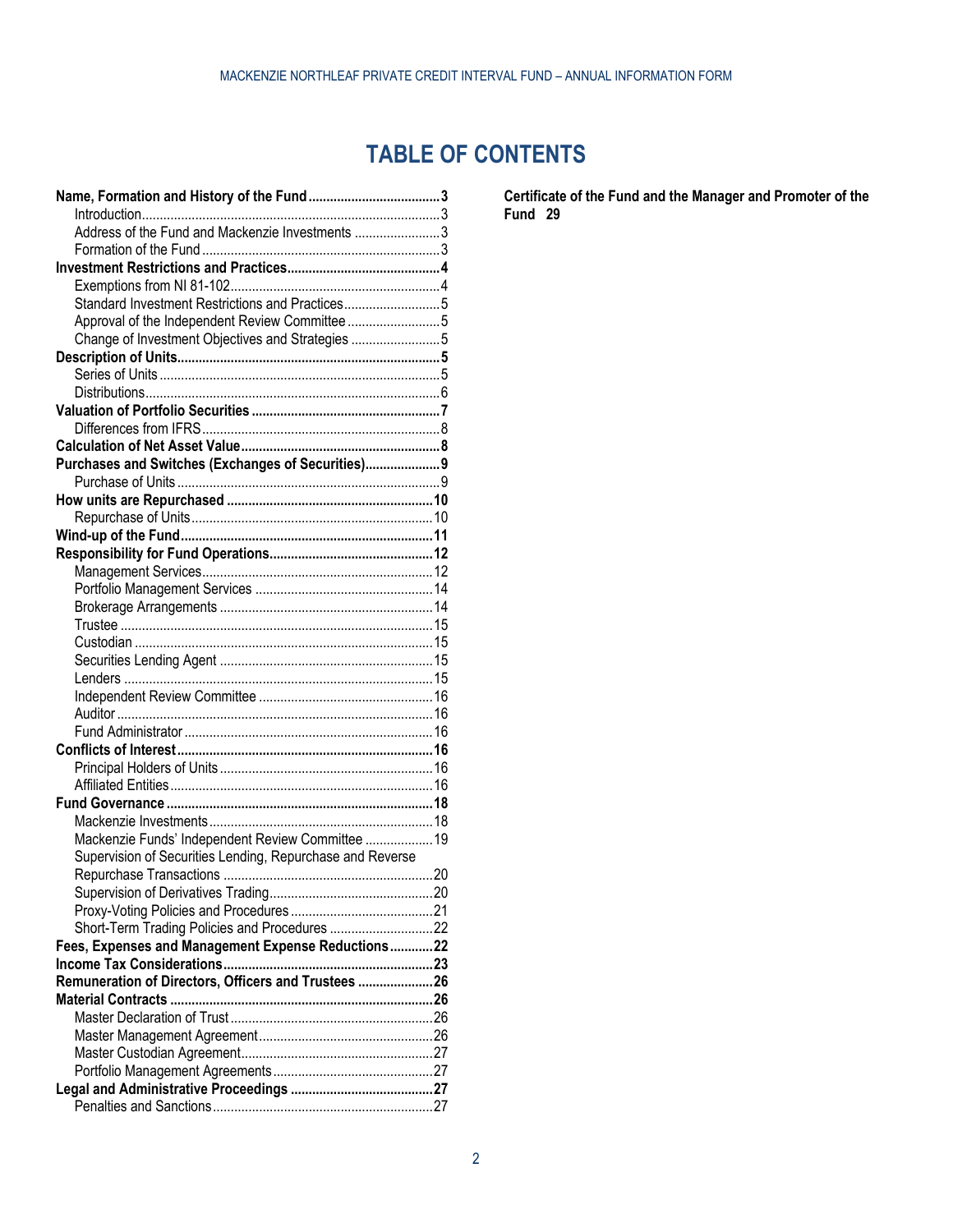# **NAME, FORMATION AND HISTORY OF THE FUND**

## <span id="page-2-1"></span><span id="page-2-0"></span>**Introduction**

This annual information form contains information concerning Mackenzie Northleaf Private Credit Interval Fund (the "**Fund**"). The Fund is managed by Mackenzie Financial Corporation, which is also the promoter, registrar, transfer agent and trustee of the Fund.

To make this document easier to read and understand, we have used personal pronouns throughout much of the text. References to "**Mackenzie Investments**", "**Mackenzie**", "**our**", "**we**" or "**us**" generally refer to Mackenzie Financial Corporation in its capacity as trustee and manager of the Fund. References to "**you**" are directed to the reader as a potential or actual investor in the Fund.

In this document, all of the investment funds that we manage, including the Fund, are referred to collectively as the "**Mackenzie Funds**" or, each individually, as a "**Mackenzie Fund**". The Fund is a non-redeemable investment fund for purposes of Canadian securities legislation, and consequently will be subject to various policies and regulations that apply to non-redeemable investment funds pursuant to National Instrument 81-102 – *Investment Funds* ("**NI 81-102**"). NI 81-102 also governs mutual funds, albeit in a manner distinct from non-redeemable investment funds.

The Fund was established as a unit trust and issues units to investors (the "**Units**"). Non-redeemable investment funds differ from mutual funds in that investors in non-redeemable investment funds do not have the right to redeem their units on a regular, frequent basis. Unlike many non-redeemable investment funds, which typically list their units on a securities exchange, the Fund does not currently intend to list the Units for trading on any securities exchange, and the Fund does not expect any secondary market to develop for the Units in the foreseeable future. Units of the Fund are sold through independent registered broker and dealer representatives ("**financial advisors**").

To provide some liquidity to unitholders, the Fund is structured as an "interval fund" and conducts periodic repurchase offers for a portion of its outstanding Units. That means that each quarter, investors will have an opportunity to tender, or submit, their Units for the Fund to repurchase them, as more fully explained and subject to the limitations described under "**How Units are Repurchased**" below. **An investment in the Fund is suitable only for long-term**  **investors who can bear the risks associated with the limited liquidity of the Units.**

While interval funds can be structured to provide investors with exposure to a number of asset classes, the Fund will invest primarily in: (i) illiquid private credit securities and other private debt instruments (the "**Private Portfolio**") on an indirect basis through investments in NSPC or NSPC-L (defined below),; (ii) public securities and other debt instruments, the "**Public Portfolio**") on an indirect basis through investments in exchange traded funds ("**ETFs**"); and (iii) cash and cash equivalents. Under most market environments following the Initial Ramp-Up Period (as defined in the simplified prospectus of the Fund), the Fund will invest 35% to 65% (the "**Target Allocation**") of its net assets in the Private Portfolio.

The Fund will achieve its exposure to the Private Portfolio by investing in Northleaf Senior Private Credit Fund ("**NSPC**") and Northleaf Senior Private Credit-L Fund ("**NSPC-L**" and together with NSPC the "**Northleaf Private Credit Funds**") and will achieve its exposure to the Public Portfolio by investing in ETFs managed by Mackenzie or third parties (the Northleaf Private Credit Funds and the underlying ETFs are collectively referred to as the "**Underlying Funds**"). The Northleaf Private Credit Funds are both private investment vehicles that employ a "capital call" structure whereby investors in the Northleaf Private Credit Funds make commitments ("**Capital Commitments**") to fund a set amount of capital in the future. These Capital Commitments are drawn down by the Northleaf Private Credit Funds in installments over time. The Fund may invest the cash necessary to meet Capital Commitments that it has made but have not yet been drawn down by the Northleaf Private Credit Fund(s) in such assets as it determines appropriate in its sole discretion, including, without limitation, ETFs and other relatively liquid investments.

# <span id="page-2-2"></span>**Address of the Fund and Mackenzie Investments**

Our head office and the sole office of the Fund, as well as its mailing address, is located at 180 Queen Street West, Toronto, Ontario M5V 3K1.

## <span id="page-2-3"></span>**Formation of the Fund**

The Fund is currently governed by the terms of a master declaration of trust dated December 17, 2021, (the "**Master Declaration of Trust**").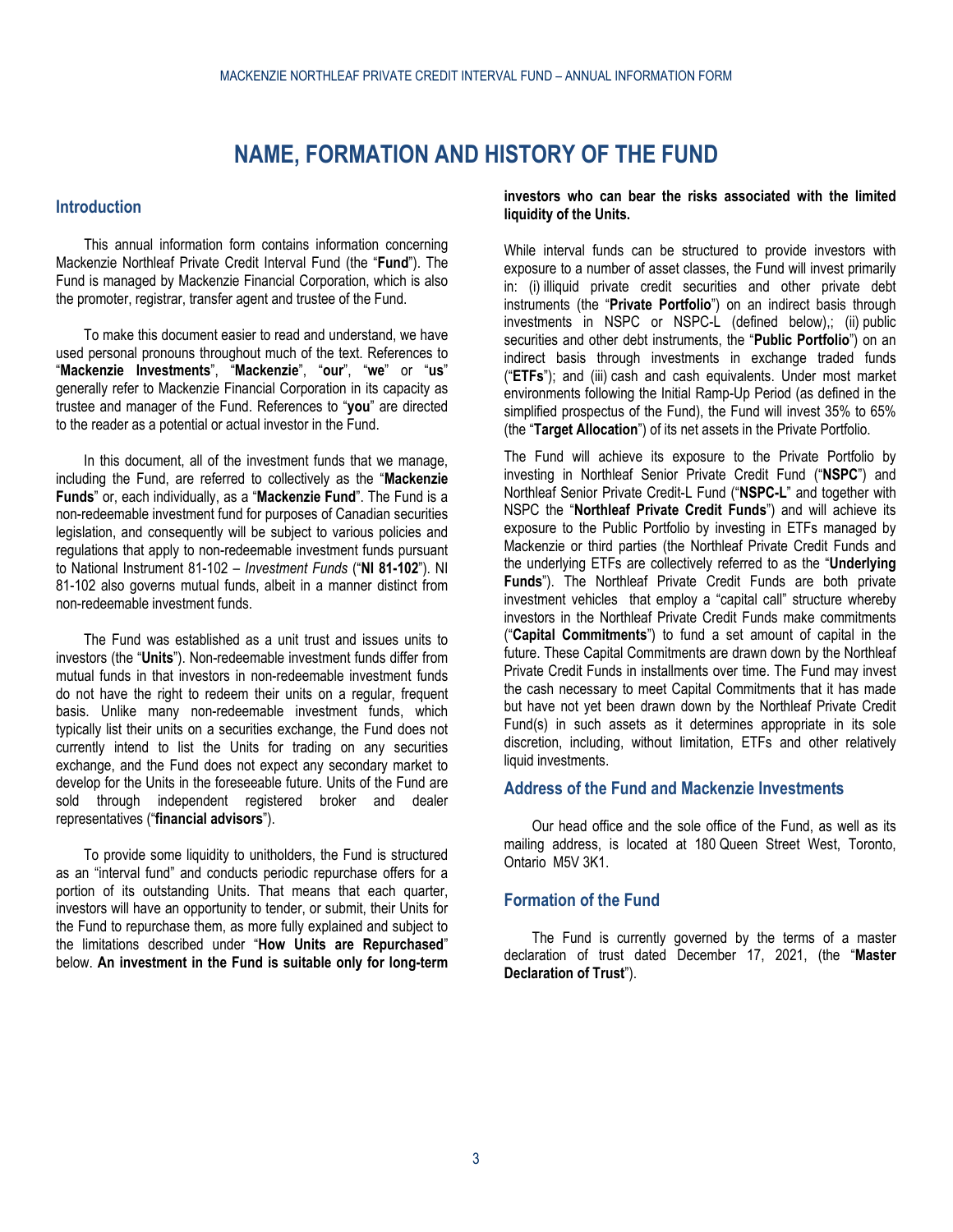# **INVESTMENT RESTRICTIONS AND PRACTICES**

## <span id="page-3-1"></span><span id="page-3-0"></span>**Exemptions from NI 81-102**

The simplified prospectus contains detailed descriptions of the investment objectives, investment strategies and the fund risks for the Fund. In addition, the Fund is subject to certain restrictions and practices contained in securities legislation, including NI 81-102, which are designed, in part, to ensure that the investments of investment funds are diversified and to ensure the proper administration of investment funds. We intend to manage the Fund in accordance with these restrictions and practices or to obtain relief from the securities regulatory authorities before implementing any variations. The following provides a description of the exemptions that the Fund has received from the provisions of NI 81-102, and/or a description of the general investment activity:

### **Interval Fund Relief**

The Fund has received the following exemptions from NI 81-102 (the "**Interval Fund Relief**"):

- subsection 2.1(1.1), to permit the Fund to invest more than 10% of its net asset value in the securities of each Northleaf Private Credit Fund;
- subsection 2.2(1), to permit the Fund to hold more than 10% of the voting or equity securities of each Northleaf Private Credit Fund;
- subsection  $2.4(4)$ , to permit the Fund to invest more than 20% of its NAV in illiquid investments;
- subsection  $2.4(5)$ , to permit the Fund to invest more than 25% of its NAV in illiquid assets for a period longer than 90 days;
- subsection  $2.4(6)$ , to permit the Fund to not have to reduce the percentage of its NAV made up of illiquid assets to 25% or less; and
- subsection  $10.4(1.2)$ , to permit the Fund to pay redemption proceeds in connection with the redemption of Units later than 15 business days after the applicable Repurchase Pricing Date.

The Interval Fund Relief is subject to a five-year sunset clause. This means that if after five years from January 24, 2022 the securities regulatory authorities do not renew our Interval Fund Relief, or in the event that applicable regulations are not in place which permit the Fund to operate without the Interval Fund Relief, we will be required to begin a wind-up process to terminate the Fund. The process of winding-up the Fund could take approximately four years or longer depending on the liquidity of the underlying private credit securities

held within Northleaf Private Credit Funds. For more details on the wind-up of the Fund, please see the section "**[Wind-up of the Fund](#page-10-0)** " below.

## **U.S. Listed ETF Relief**

Given the incorporation of the alternative mutual funds into NI 81-102, this ETF Relief is only relevant for U.S. listed exchange traded funds.

(i) The Fund has obtained an exemption from the Canadian securities regulatory authorities which allows it to purchase and hold securities of the following types of ETFs (collectively, the "**Underlying ETFs**"):

- (a) ETFs that seek to provide daily results that replicate the daily performance of a specified widely quoted market index (the ETF's "**Underlying Index**") by a multiple of up to 200% ("**Leveraged Bull ETFs**"), inverse multiple of up to 100% ("**Inverse ETFs**"), or an inverse multiple of up to 200% ("**Leveraged Bear ETFs**");
- (b) ETFs that seek to replicate the performance of gold or silver, or the value of a specified derivative whose underlying interest is gold or silver on an unlevered basis ("**Underlying Gold or Silver Interest**"), or by a multiple of up to 200% (collectively, the "**Leveraged Gold/Silver ETFs**"); and
- (c) ETFs that invest directly, or indirectly through derivatives, in physical commodities, including but not limited to agriculture or livestock, energy, precious metals and industrial metals, on an unlevered basis ("**Unlevered Commodity ETFs**", and, together with the Leveraged Gold/Silver ETFs, the "**Commodity ETFs**").

This relief is subject to the following conditions:

- the Fund's investment in securities of an Underlying ETF must be in accordance with its fundamental investment objectives;
- the securities of the Underlying ETF must be traded on a stock exchange in Canada or the United States;
- the Fund may not purchase securities of an Underlying ETF if, immediately after the transaction, more than 10% of the net asset value ("**NAV**") of the Fund, taken at market value at the time of the transaction, would consist of securities of Underlying ETFs; and
- the Fund may not purchase securities of Inverse ETFs or securities of Leveraged Bear ETFs or sell any securities short if, immediately after the transaction, the Fund's aggregate market value exposure represented by all such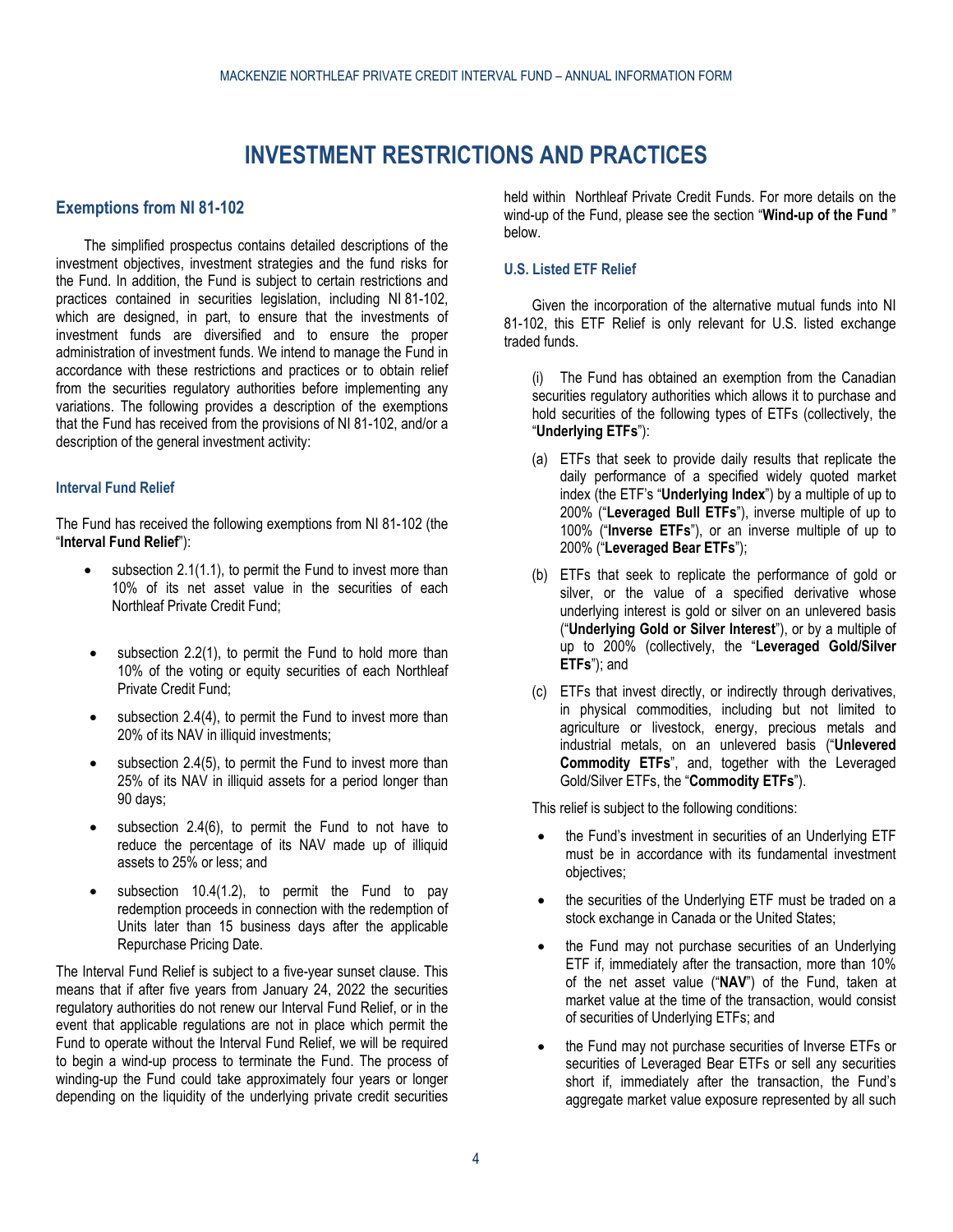securities purchased and/or sold short would exceed 20% of the NAV of the Fund, taken at market value at the time of the transaction.

### <span id="page-4-0"></span>**Standard Investment Restrictions and Practices**

The remaining standard investment restrictions and practices set out in NI 81-102 are deemed to be included in this annual information form. A copy of the investment restrictions and practices adopted by the Fund will be provided to you upon request by writing to us at the address shown under "**[Address of the Fund and](#page-2-2)  [Mackenzie Investments](#page-2-2)**".

As permitted under National Instrument 81-107 Independent Review Committee for Investment Funds ("**NI 81-107**"), the Fund may engage in inter-fund trades subject to certain conditions, including, for exchange-traded securities, that the trades are executed using the current market price of a security, rather than the last sale price before the execution of the trade. Accordingly, the Fund has obtained exemptive relief to permit the Fund to engage in inter-fund trades if the security is an exchange-traded security, executed at the last sale price immediately before the trade is executed, on an exchange upon which the security is listed or quoted.

## <span id="page-4-1"></span>**Approval of the Independent Review Committee**

The Independent Review Committee ("**IRC**") of the Mackenzie Funds under National Instrument 81-107 *Independent Review Committee for Investment Funds* (**"NI 81-107**") has approved a standing instruction to permit the Funds to invest in certain issuers related to us as provided for in NI 81-107. Issuers related to us include issuers that control Mackenzie or issuers that are under common control with Mackenzie. We have determined that, notwithstanding the specific provisions of NI 81-107 and the standing instruction that has been adopted, it would be inappropriate for the Fund to invest in securities issued by IGM Financial Inc., which indirectly owns 100% of the outstanding common shares of Mackenzie. The IRC monitors the investment activity of the Fund in related issuers at least quarterly. In its review, the IRC considers whether investment decisions

- have been made free from any influence by, and without taking into account any consideration relevant to, the related issuer or other entities related to the Fund or us;
- represent our business judgment, uninfluenced by considerations other than the best interests of the Fund;
- have been made in compliance with our policies and the IRC's standing instruction; and
- achieve a fair and reasonable result for the Fund.

The IRC must notify securities regulatory authorities if it determines that we have not complied with any of the above conditions.

For more information about the IRC, see "**[Mackenzie Funds'](#page-18-0)  [Independent Review Committee](#page-18-0)**".

#### <span id="page-4-2"></span>**Change of Investment Objectives and Strategies**

A change in the Fund's investment objectives can only be made with the consent of the investors in the Fund at a meeting called for that purpose. The investment strategies explain how the Fund intends to achieve its investment objectives. As manager of the Fund, we may change the investment strategies from time to time, but will give you notice, by way of a press release, of our intention to do so if it would be a material change as defined in National Instrument 81-106, *Investment Fund Continuous Disclosure* ("**NI 81- 106**"). Under NI 81-106, a change in the business, operations or affairs of the Fund is considered to be a "material change" if a reasonable investor would consider it important in deciding whether to purchase or continue to hold units of the Fund.

# **DESCRIPTION OF UNITS**

<span id="page-4-3"></span>The Fund is associated with a specific investment portfolio and specific investment objectives and strategies, and may offer new series, at any time, without notice to you and without your approval.

The Fund is entitled to the total return (including realized and unrealized gains) on the portfolio assets of the Fund, less the portion of management fees, administration fees and fund costs (as described in the simplified prospectus of the Fund) attributable to the Fund.

The series of the Fund are entitled to a *pro rata* share in the net return of the Fund. The series of the Fund also have the right to receive distributions, when declared, and to receive, upon redemption, the NAV of the series.

# <span id="page-4-4"></span>**Series of Units**

The expenses of each series of the Fund are tracked separately, and a separate NAV is calculated for each series. Although the money which you and other investors pay to purchase units of each series, and the expenses of each series, are tracked on a series-by-series basis in the Fund's administration records, the assets of all series of the Fund are combined into a single pool to create one portfolio for investment purposes.

There are currently two (2) series of units available under the simplified prospectus: Series A and F units. The minimum investment and eligibility requirements of the series are detailed in the simplified prospectus.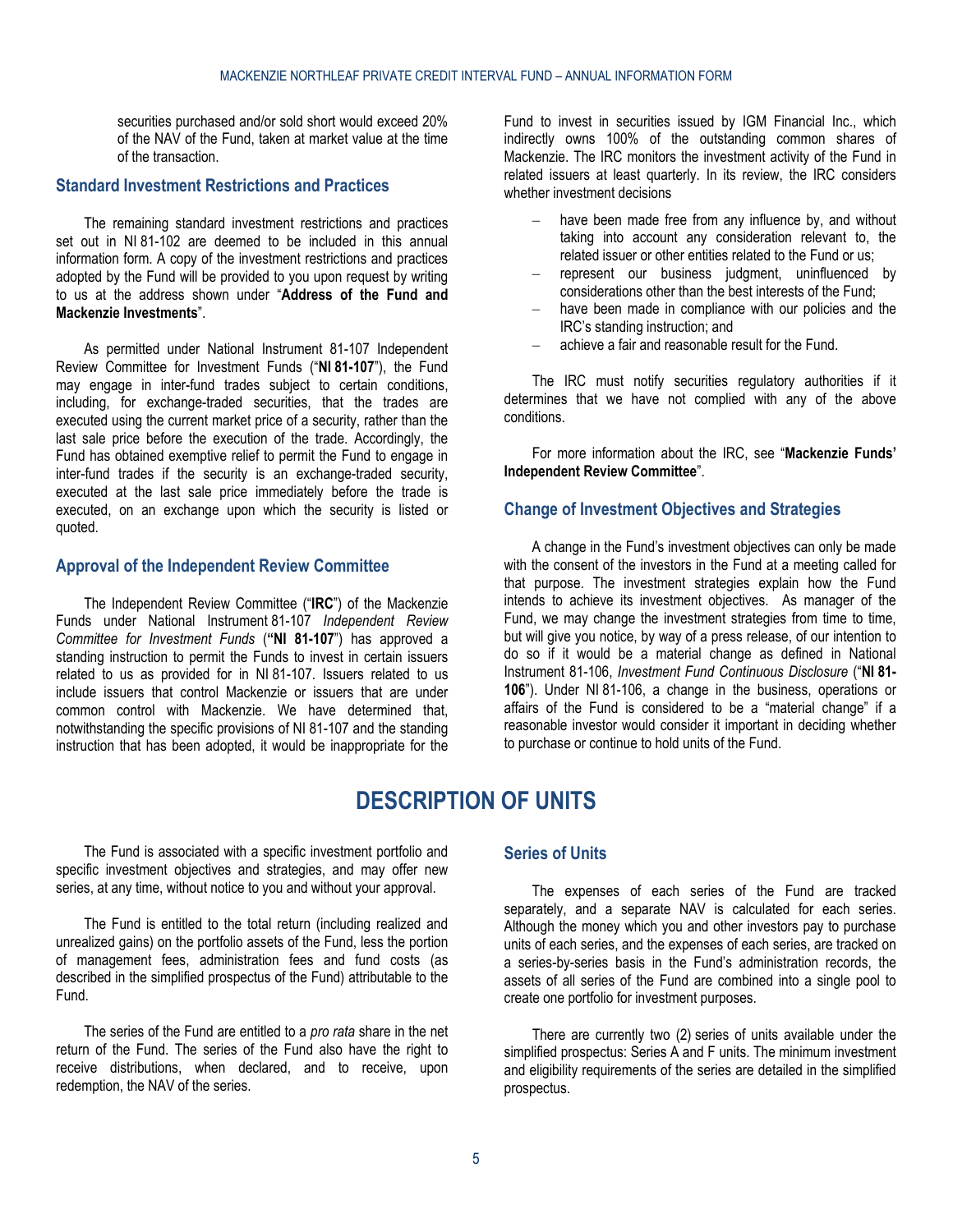# <span id="page-5-0"></span>**Distributions**

The Fund intends to distribute sufficient net income and net capital gains to its investors each year to ensure that the Fund does not pay ordinary income tax under Part I of the *Income Tax Act* (Canada) (the "**Tax Act**"). The Fund may also distribute returns of capital. The Fund may pay a distribution of net income, net capital gains and/or returns of capital at such time or times as we, acting as manager, in our discretion, determine.

The Fund may allocate net capital gains as a redemption distribution to an investor who redeems the Fund's units. Any remaining net income or net capital gains of the Fund to be distributed will be allocated among the series of units of the Fund based on the relative NAVs of the series and on each series' expenses available to offset net income or net capital gains on or before the date of the distribution and distributed *pro rata* to investors in each series on the distribution payment date. Any such distribution will occur on or about seven business days following the distribution record date or dates, at our discretion**.**

Our Chief Investment Officer and lead portfolio managers who invest in Mackenzie Funds they manage do not pay any management fees in respect of their investment in Series F units. They may be entitled to special distributions from the Fund to effect the management fee reduction. For Series F, these individuals will receive a special distribution from the Fund they manage, in order to reduce their allocation of management fees to zero.

#### **Liquidation or other termination rights**

If the Fund or a particular series of units of the Fund is ever terminated, each unit that you own will participate equally with each other unit of the same series in the assets of the Fund attributable to that series after all of the Fund's liabilities (or those allocated to the series of units being terminated) have been paid or provided for. For more information on the termination of the Fund see "**[Wind-up of the](#page-10-0)  [Fund](#page-10-0)**" below.

#### **Conversion and redemption rights**

Due to the limited redemption feature of an "interval fund" you may not switch from the Fund to another Mackenzie Fund, from a Mackenzie Fund into the Fund or switch between series of the Fund.

Each quarter, investors will have an opportunity to tender, or submit, their Units for the Fund to repurchase them, as more fully explained and subject to the limitations described under "**Repurchase Program**" below.

### <span id="page-5-1"></span>**Voting rights and changes requiring investor approval**

You have the right to exercise one vote for each unit held at meetings of all investors of the Fund and at any meetings held solely

for investors of that series of units. We are required to convene a meeting of investors of the Fund to ask them to consider and approve, by not less than a majority of the votes cast at the meeting (either in person or by proxy), any of the following material changes if they are ever proposed for the Fund:

- a change in the management agreement of the Fund or the entering into of any new contract as a result of which the basis of the calculation of management fee rates or of other expenses that are charged to the Fund or to you could result in an increase in charges to the Fund or to you, unless
	- the contract is an arm's length contract with a party other than us or an associate or affiliate of ours for services relating to the operation of the Fund, and
	- you are given at least 60 days' written notice of the effective date of the proposed change;
- a change of the manager of the Fund (other than a change to an affiliate of ours);
- any change in the investment objectives of the Fund;
- any decrease in the frequency of calculating the NAV for each series of units;
- certain material reorganizations of the Fund; and
- any other matter which is required by the constating documents of the Fund, by the laws applicable to the Fund, or by any agreement to be submitted to a vote of the investors in the Fund.

### **Other changes**

You will be provided with at least 60 days' written notice of

- a change of auditor of the Fund; and
- certain reorganizations with, or transfer of assets to, another investment fund, if the Fund will cease to exist thereafter and you will become a securityholder of another Fund (otherwise an investor vote will be required).

We generally provide at least 30 days' notice to you (unless longer notice requirements are imposed under securities legislation) to amend the Master Declaration of Trust in the following circumstances:

- when the securities legislation requires that written notice be given to you before the change takes effect; or
- when the change would not be prohibited by the securities legislation and we reasonably believe that the proposed amendment has the potential to adversely impact your financial interests or rights, so that it is equitable to give you advance notice of the proposed change.

We are generally also entitled to amend the Master Declaration of Trust without prior approval from, or notice to, you if we reasonably believe that the proposed amendment does not have the potential to adversely affect you, or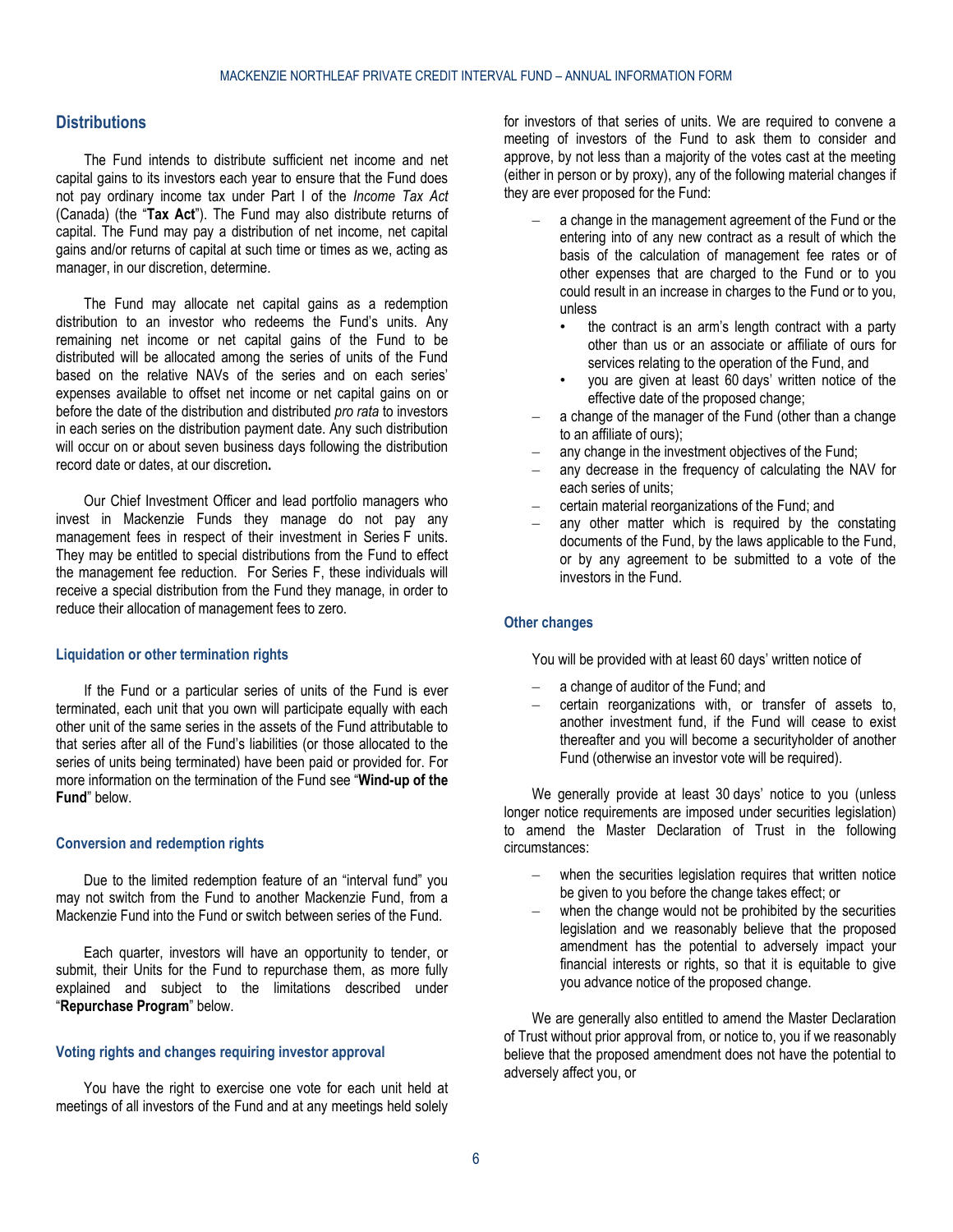- to ensure compliance with applicable laws, regulations or policies;
- to protect you:
- <span id="page-6-0"></span>– to remove conflicts or inconsistencies between the Master Declaration of Trust and any law, regulation or policy affecting the Fund, trustee or its agents;

# **VALUATION OF PORTFOLIO SECURITIES**

The portfolio securities of the Fund are valued as at the close of trading on the Toronto Stock Exchange (the "**TSX**") (the "**valuation time**") at least weekly and on the last Business Day of each month (the "**Valuation Date**"). As the Fund's Units are offered on a monthly basis only, the month-end NAV will be used for transactions while the weekly NAVs will be used for indicative purposes. The value of the portfolio securities and other assets of the Fund is determined by applying the following rules:

- Cash on hand or on deposit, bills and notes and accounts receivable, prepaid expenses, cash dividends and interest declared or accrued and not yet received are generally valued at their full amount, unless we have determined that any of these assets are not worth the full amount, in which event, the value shall be deemed to be the value that we reasonably deem to be the fair value.
- Portfolio securities listed on a public securities exchange are valued at their close price or last sale price reported before the valuation time on that trading day. If there is no close price and if no sale is reported to have taken place before the valuation time on that trading day, they are valued at the average of the last bid and ask prices reported before that time on that trading day.
- Unlisted portfolio securities of the Fund traded on an overthe-counter market are valued at the last sale price reported before the valuation time on that trading day. If no sale is reported to have taken place before the valuation time on that trading day, they are valued at the average of the last bid and ask prices reported before that time on that trading day.
- Notwithstanding the foregoing, if portfolio securities are interlisted or traded on more than one exchange or market, we shall use the close price or last sale price or the average of the last bid and ask prices, as the case may be, reported before the valuation time on the exchange or market that we determine to be the principal exchange or market for those securities.
- Fixed-income securities listed on a public securities exchange will be valued at their close price or last sale price before the valuation time on that trading day, or if there is no close price and if no sale is reported to have taken place before the valuation time on that trading day, at the average of the last bid and ask prices before that time on that trading day.
- Non-exchange-traded fixed-income securities of the Fund are valued at their fair value based on prices supplied by
- to correct typographical, clerical or other errors; or
- to facilitate the administration of the Fund or to respond to amendments to the Tax Act which might adversely affect the tax status of the Fund or you if no change is made.
	- established pricing vendors, market participants or pricing models, as determined before the valuation time on that trading day.
- Where the Fund owns securities an Underlying Fund**,** the securities of the Underlying Fund are valued at the price calculated by the manager of the other Underlying Fund for the applicable series of securities of the Underlying Fund for that trading day in accordance with the constating documents of the Underlying Fund. In the case of the Northleaf Private Credit Funds, which values its assets and liabilities at fair value in accordance with Part II of the *CPA Handbook*-Accounting, "Accounting Standards for Private Enterprises"("**GAAP**"), in addition to receiving net asset value per security information in respect of a Northleaf Private Credit Fund as of the last Business Day of each calendar quarter, Northleaf, as manager of the Northleaf Private Credit Funds, has procured that the Fund will be provided with indicative monthly valuation information regarding the Northleaf Private Credit Funds which is not used for the purposes of processing investor transactions within the Northleaf Private Credit Funds but will be used by the Fund in calculating the Net Asset Value of the Fund.
- Long positions in options, debt-like securities and warrants are valued at the current market value of their positions.
- Where an option is written by the Fund, the premium received by the Fund for those options is reflected as a deferred credit. The deferred credit is valued at an amount equal to the current market value of the option which would have the effect of closing the position. Any difference resulting from revaluation shall be treated as an unrealized gain or loss on investment. The deferred credit shall be deducted in calculating the NAV of the Fund. The Fund's portfolio securities which are the subject of a written option shall continue to be valued at their current market value as determined by us.
- Foreign currency hedging contracts are valued at their current market value on that trading day with any difference resulting from revaluation being treated as an unrealized gain or loss on investment.
- The value of a forward contract or swap is the gain or loss on the contract that would be realized if, on that trading day, the position in the forward contract or the swap were to be closed out.
- The value of a standardized future is,
	- if the daily limits imposed by the futures exchange through which the standardized future was issued are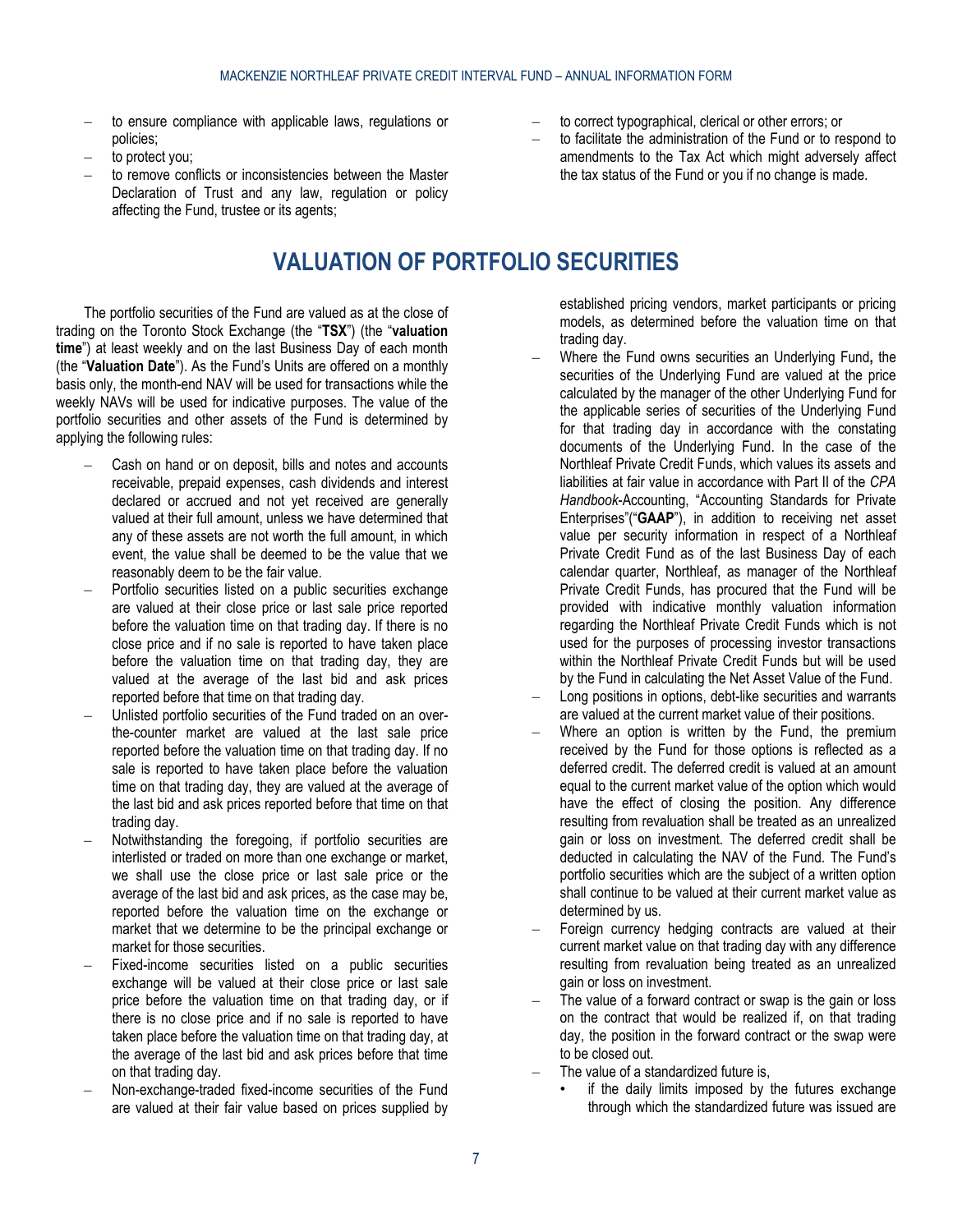not in effect, the gain or loss on the standardized future that would be realized if, on that trading date, the position in the standardized future was closed out, or

- if the daily limits imposed by the futures exchange through which the standardized future was issued are in effect, based on the current market value of the underlying interest of the standardized future.
- Margin paid or deposited on standardized futures or forward contracts is reflected as an account receivable, and margin consisting of assets other than cash is noted as held as margin.
- Portfolio securities, the resale of which are restricted or limited by law or by means of a representation, undertaking or agreement by the Fund, are valued at the lesser of
	- their value based upon reported quotations in common use on that trading day; and
	- the market value of portfolio securities of the same class or series of a class, whose resale is not restricted (the "**related securities**") less a discount which reflects the difference between the acquisition cost of the securities versus the market value of the related securities on the date of the purchase; this amount decreases over the restricted period in proportion until the securities are no longer restricted.
- Portfolio securities that are quoted in foreign currencies are converted to Canadian dollars using an exchange rate as of the close of the North American markets on that trading day.
- Notwithstanding the foregoing, portfolio securities and other assets for which market quotations are, in our opinion, inaccurate, unreliable, not reflective of all available material information or not readily available, are valued at their fair value as determined by us.

If a portfolio security cannot be valued under the foregoing rules or under any other valuation rules adopted under applicable securities laws, or if any rules we have adopted are not set out under applicable securities laws but at any time are considered by us to be inappropriate under the circumstances, then we will use a valuation that we consider to be fair, reasonable and in your best interest. In those circumstances, we would typically review current press releases concerning the portfolio security, discuss an appropriate valuation with other portfolio managers, analysts, the Investment Funds Institute of Canada and consult other industry sources to set an appropriate fair valuation. If, at any time, the foregoing rules conflict with the valuation rules required under applicable securities laws, we will follow the valuation rules required under applicable securities laws.

The constating documents of the Fund contain details of the liabilities to be included in calculating the NAV for each series of units of the Fund. The liabilities of the Fund include, without limitation, all bills, notes and accounts payable, all management fees, administration fees and fund costs payable or accrued, all contractual obligations for the payment of money or property, all allowances authorized or approved by us for taxes (if any) or contingencies and all other liabilities of the Fund. We will determine in good faith whether such liabilities are series expenses or common expenses of the Fund. In calculating the NAV for each series of units, we will use the latest reported information available to us on each trading day. The purchase or sale of portfolio securities by the Fund will be reflected in the first calculation of the NAV for each series of units after the date on which the transaction becomes binding.

Within the past three (3) years, we have not exercised our discretion to deviate from the Mackenzie Funds' valuation practices described above.

# <span id="page-7-0"></span>**Differences from IFRS**

In accordance with amendments to NI 81-106, the fair value of a portfolio security used to determine the daily price of the Fund's units for purchases and redemptions by investors will be based on the Fund's valuation principles set out above, which may not be the same as the requirements of International Financial Reporting Standards ("**IFRS**"). Hence, the reported value of securities held by the Fund may differ from what is reported in the annual and interim financial statements.

# **CALCULATION OF NET ASSET VALUE**

<span id="page-7-1"></span>The NAV of the Fund, as of any valuation time, is the market value of the Fund's assets, less its liabilities. The Fund has applied for and received exemptive relief from the requirement under subsection 14.2(3)(b) of NI 81-106 to calculate the NAV on a daily basis. Mackenzie will calculate a NAV of the Fund on at least a weekly basis and at each month-end. As the Fund's Units are offered on a monthly basis only, the month-end NAV will be used for transactions while the weekly NAVs will be used for indicative purposes.

#### Monthly Net Asset Value

As of 4:00 p.m. (Toronto time) on the last Business Day of each month and on any other day as the Manager in its sole discretion determines (each, a "**Monthly Valuation Date**"), CIBC Mellon Trust Company, on behalf of the Manager, will determine the Net Asset Value of the Fund and Net Asset Value per Unit of each series of Units.

The Monthly Net Asset Value for the Fund is partially dependent on information provided from the Northleaf Private Credit Funds. As such, it will generally only be available subsequent to the Manager receiving the net asset value of the Northleaf Private Credit Funds,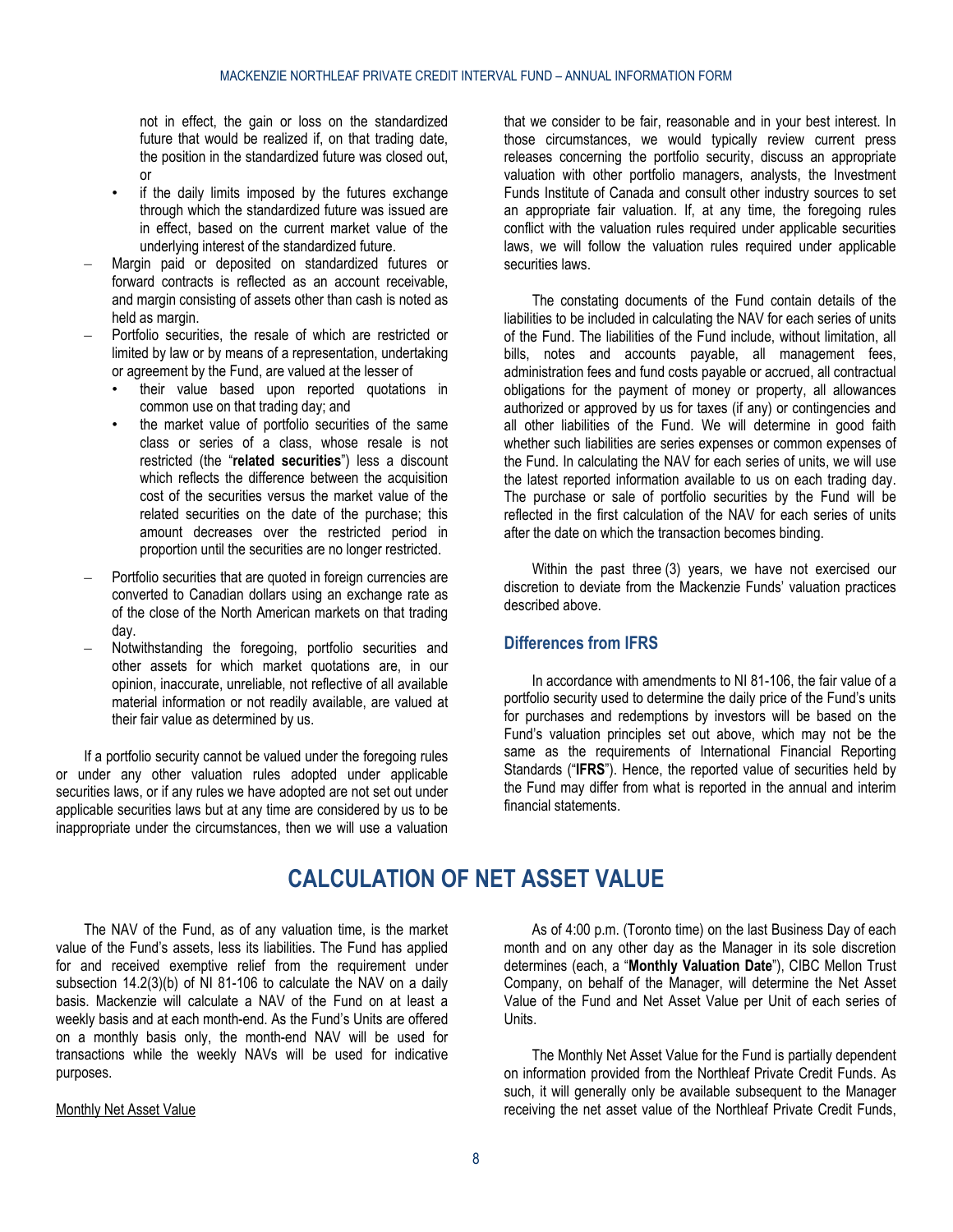which will generally occur later than the Manager receiving the net asset values of Underlying Funds in the Public Portfolio due to the private, non-traded nature of the investments held by the Northleaf Private Credit Funds. As a result, the Monthly Net Asset Value of the Fund for a particular Monthly Valuation Date will generally be available seven business days after month-end.

### Weekly Net Asset Value

As of 4:00 p.m. (Toronto time) on each Friday and on any other day as the Manager in its sole discretion determines (each, a "**Weekly Valuation Date**"), CIBC Mellon Trust Company, on behalf of the Manager, will determine the Weekly Net Asset Value of the Fund and Weekly Net Asset Value per Unit of each series of Units. The weekly NAVs will be used for indicative purposes only.

As it is only for indicative purposes, and given the net asset value of the Northleaf Private Credit Funds is only available on a monthly basis, the Weekly Net Asset Value for the Fund will reflect current weekly values of the Public Portfolio and the most recently available net asset value of the Northleaf Private Credit Funds. The Net Asset Value of the Fund for a particular Weekly Valuation Date will generally be available seven business days after the Weekly Valuation Date.

#### **General**

A separate NAV for each series of units of the Fund will be calculated because management fees, administration fees and fund costs for each series are different.

For each series of the Fund, the NAV per security is calculated by

- **adding** up the series' proportionate share of the cash, portfolio securities and other assets of the Fund;
- <span id="page-8-0"></span>subtracting the liabilities applicable to that series of units (which includes the series' proportionate share of common

liabilities, plus liabilities directly attributable to the series); and

dividing the net assets by the total number of units of that series owned by investors.

The NAV of each series of Units will generally increase or decrease proportionately with the increase or decrease in the NAV of the Fund (before deduction of fees and expenses specific to a series).

The NAV of a series is calculated as a percentage of the NAV of the Fund (based on respective NAVs of each series immediately following the previous Monthly Valuation Date, after subscriptions and redemptions for such date).

The NAV calculated in this manner will be used for the purpose of calculating the Manager's (and other service providers') fees and will be published net of all paid and payable fees. The Monthly NAV will be used to determine the subscription price and redemption value of Units. To the extent that such calculations are not in accordance with IFRS, the financial statements of the Fund will include a reconciliation note explaining any difference between such published NAV and NAV for financial statement reporting purposes.

When distributions (other than management expense distributions) are declared by a series of the Fund, the NAV per security of that series will decrease by the per-security amount of the distributions on the payment date.

The Fund's NAV per Unit may be volatile. Investors should review the risk factors relating to valuations set out in the simplified prospectus of the Fund.

The NAV of the Fund and the NAV per security is available to the public, at no cost, by calling **1-800-387-0614**.

# **PURCHASES AND SWITCHES (EXCHANGES OF SECURITIES)**

## <span id="page-8-1"></span>**Purchase of Units**

You may purchase units of the Fund through your financial advisor or dealer. Subscriptions will be processed as of the last Business Day (where a "**Business Day**" means any day that the Toronto Stock Exchange is open for trading) of each month and as of such other days as the Manager may permit (each, a "**Subscription Date"),** subject to the Manager's sole discretion to accept or reject subscriptions in whole or in part. Subscriptions must be received by the Manager at least three Business Days (the "**transaction cut-off date"**) prior to the relevant Subscription Date. Investors have the right to withdraw from the Fund up to five Business Days following the "**transaction cut-off date**".

The financial advisor or dealer you select is your agent to provide you with investment recommendations to meet your own risk/return objectives and to place orders to purchase or repurchase on your behalf. We are not liable for the recommendations given to you by your financial advisor and we are entitled to rely on electronic or other instructions that a financial advisor or dealer provides to us without verifying your instructions.

If we receive your order before 4:00 p.m. (Toronto time) on the transaction cut-off date we will process your order at the NAV calculated around seven Business Days following month end. Subscription orders received after 4:00 p.m. on the transaction cutoff date will be processed after the next Subscription Date.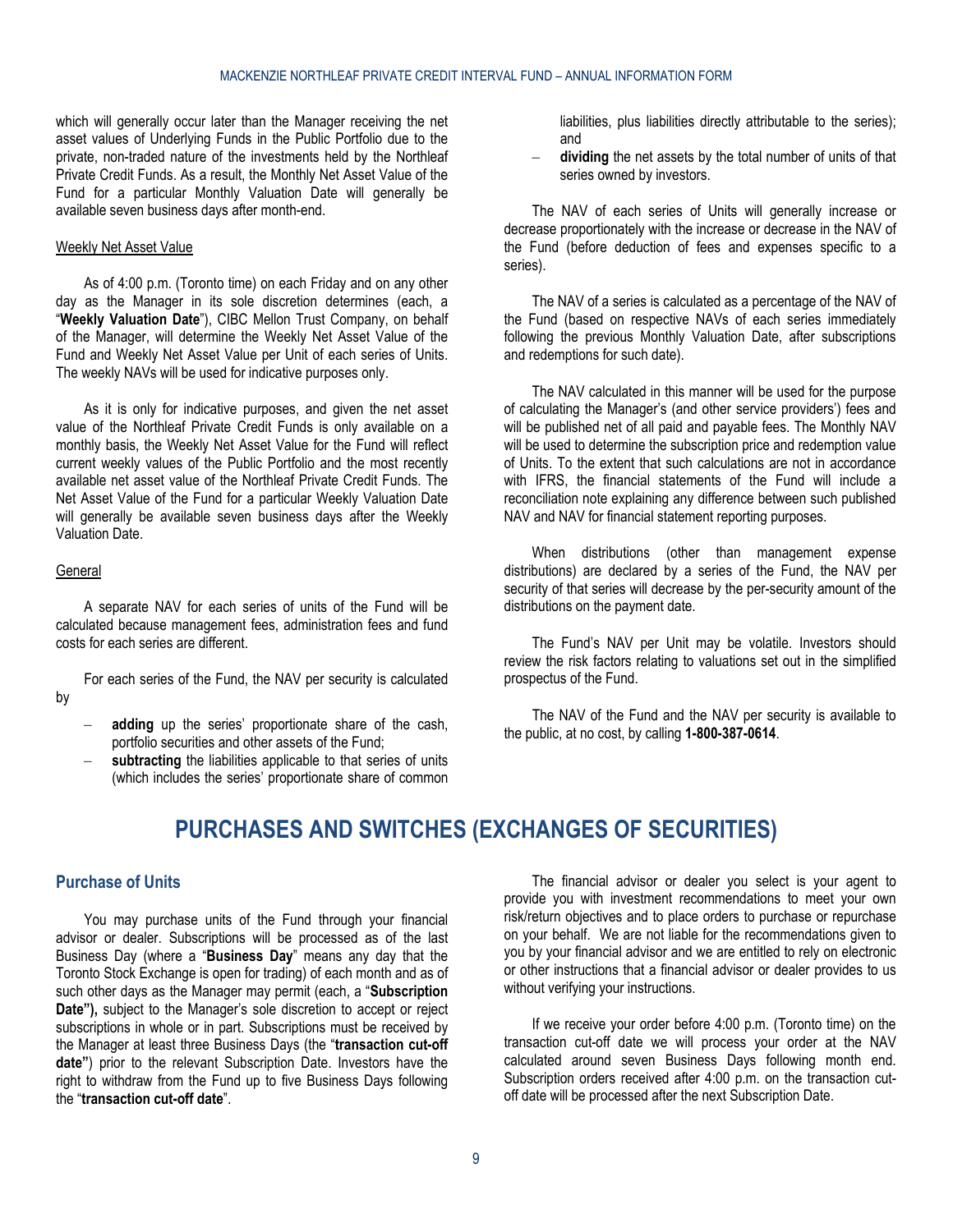Series A units may be purchased under the **sales charge purchase option**, where you may be required to pay a negotiable sales charge to your dealer.

Details of the purchase options and instructions on how to submit a purchase order are set out in the simplified prospectus under the heading "**Purchases, Switches and Repurchases**".

There is no sales charge to purchase Series F, units of the Fund; however, Series F units are generally only available if you pay your dealer an advisory or asset-based fee.

#### **Compensation paid to your dealer**

The sales charge purchase option will affect the level of compensation that your dealer is entitled to receive initially on the purchase transaction. More information on how we compensate dealers for the sale of the Fund is set out in the "**Dealer Compensation**" section of the simplified prospectus.

## **How to switch units from one series to another series within the same Fund**

<span id="page-9-0"></span>Due to the limited redemption feature of an "interval fund" you may not switch from the Fund to another Mackenzie Fund, from

another Mackenzie Fund into the Fund or switch between series of the Fund.

#### **Delivery of Fund Facts, prospectuses, statements and reports**

We or your financial advisor or dealer will send you

- Fund Facts, and any amendments, other than as set out below;
- confirmation statements when you purchase or redeem units of your Fund;
- account statements;
- at your request, the simplified prospectus, annual audited financial statements and/or semi-annual unaudited financial statements for the Fund and/or Fund annual management reports of fund performance and/or interim management reports of fund performance; and
- if the Fund paid a distribution, T3 tax slips annually (Quebec residents will also receive a Réleve 16)

You should retain all your confirmations and account statements to assist with the preparation of your tax return and calculations of the adjusted cost base of your units for tax purposes. Please note that each of these documents is also available to you electronically at **[www.mackenzieinvestments.com](http://www.mackenzieinvestments.com/)** through InvestorAccess (you must register for this service).

# **HOW UNITS ARE REPURCHASED**

### <span id="page-9-1"></span>**Repurchase of Units**

As the Fund will be operated as an interval fund, it will conduct quarterly repurchase offers (which are effectively similar to redemptions), as of the last Business Day of March, June, September and December of each year (a "**Repurchase Pricing Date**"). Repurchase offers will be subject to a limit of 5% of the Fund's outstanding Units at NAV (the "**Repurchase Limit**") in accordance with the following schedule:

• On a quarterly basis, we will notify the Fund's Unitholder's of the repurchase offer (at least 21 calendar days before the Repurchase Request Deadline Date (as defined below)) by posting to a devoted landing page on our website at www.mackenzieinvestments.com (the "**Repurchase Offer Notice**"). The Repurchase Offer Notice will describe the repurchase offer terms, including: (i) Repurchase Request Deadline Date(as defined below), Repurchase Pricing Date and Repurchase Payment Deadline (as defined below); (ii) a statement of the risk of fluctuation in NAV between the Repurchase Request Deadline Date and the Repurchase Pricing Date; (iii) the procedures for tendering Units and modifying or withdrawing previous tenders until the Repurchase Request Deadline Date; (iv) the circumstances in which the

Fund may suspend or postpone a repurchase offer; (v) details on where and when Unitholders can find the Fund's most recently calculated NAV; and (vi) the repurchase tender form ("**Repurchase Tender Form"**) that must be submitted in order for an investor to tender their Units.

- Following the Repurchase Offer Notice, Unitholders will have at least 21 calendar days before the Repurchase Tender Form must be received by us (i.e., the date by which Unitholders can tender their Units in response to a repurchase offer) (the "**Repurchase Request Deadline Date**"). The Repurchase Request Deadline Date will be no more than 14 calendar days before the actual Repurchase Pricing Date.
- Following the Repurchase Request Deadline Date, we will determine repurchase allocations for Unitholders up to the Repurchase Limit. The Repurchase Tender Form can be submitted by fax Toll-free at 866-766-6623 or (416) 922- 5660, email [processing@mackenzieinvestments.com](mailto:processing@mackenzieinvestments.com) or by mail at Mackenzie Financial Corporation, 180 Queen Street West, Toronto, Ontario M5V 3K1.
- The NAV applicable to all repurchase tenders which have been accepted by the Fund will be calculated no later than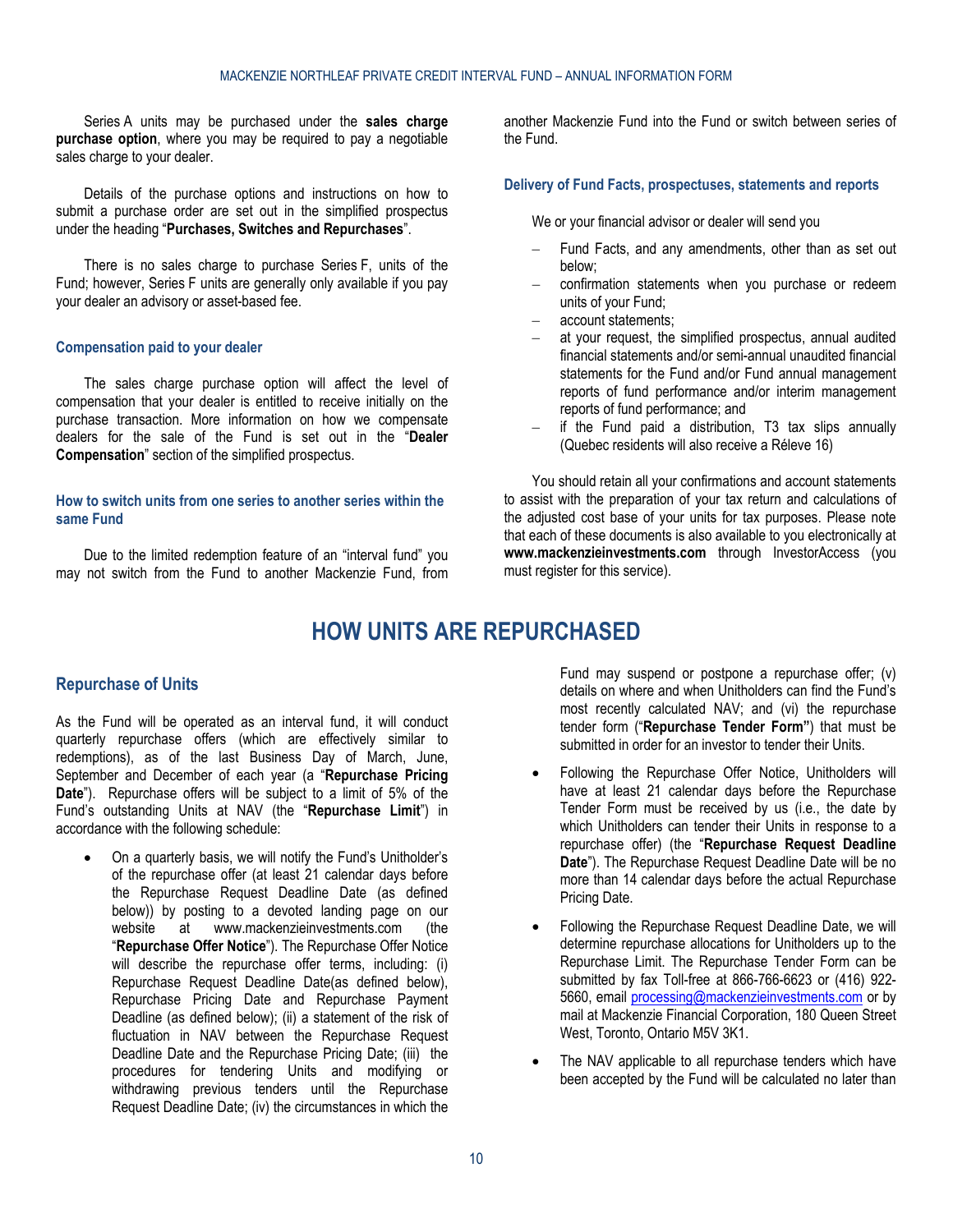seven Business Days following each applicable Repurchase Pricing Date.

We will pay repurchase proceeds to Unitholders no later than nine Business Days (the "**Repurchase Payment Deadline**") following the Repurchase Pricing Date.

If a repurchase offer is oversubscribed (Mackenzie receives requests to redeem Units representing more than the Repurchase Limit) and the Fund's portfolio manager determines not to repurchase additional Units beyond the Repurchase Limit, the repurchase requests in excess of such amount may be deferred pro rata amongst all Unitholders seeking to redeem Units on the applicable Repurchase Pricing Date until the Repurchase Pricing Date next following such Repurchase Pricing Date. Unitholders will be subject to the risk of NAV fluctuations during that period.

If on such subsequent Repurchase Pricing Date, repurchase requests again represent more than the Repurchase Limit, then the original repurchase request shall continue to roll forward to subsequent Repurchase Pricing Dates in a similar manner until the request is fulfilled. Deferred repurchase requests will not have priority over repurchase requests in respect of any other Units which have been received in respect of that or any previous Repurchase Pricing Date.

As more fully described in the Repurchase Offer Notice, units tendered pursuant to the Repurchase Tender Form may be withdrawn, or you may change the number of Units tendered for repurchase, at any time prior to the close of the TSX on the applicable Repurchase Request Deadline Date, by providing written notice to Mackenzie.

If the market value of your investment no longer meets the specified minimum investment required because you redeem units, we may, at our discretion, redeem your units, close your account and return the proceeds of the redemption to you. We will not redeem your units if their value drops below the specified minimum investment requirement as a result of a decline in the NAV per security rather than a redemption of your units.

#### **Suspension of redemption/repurchase rights**

The Manager may suspend the calculation of the Net Asset Value per Unit and the right to surrender Units for repurchase, where it determines, that:

<span id="page-10-0"></span>during any period when normal trading is suspended on a stock exchange, options exchange or futures exchange within or outside Canada on which securities are listed and traded, or on which specified derivatives are traded, which represent more than 50%, by value or underlying market exposure, of the total assets of the Fund without allowance for liabilities, and if those portfolio securities or specified derivatives are not traded on any other exchange that represents a reasonably practical alternative for the Fund,

with the prior permission of the Ontario Securities Commission (the "**OSC**").

In the event that repurchases are suspended, all pending Repurchase Tender Forms will be rescinded, and no additional Repurchase Tender Forms will be accepted until the suspension has ended.

The issue and redemption of units and the calculation of the NAV for each series of units will resume,

- if the suspension resulted from the suspension of normal trading on one or more exchanges, when normal trading resumes on these exchanges, or
- if the suspension occurred with the prior permission of the OSC, when the OSC declares the suspension ended.

When repurchases are resumed after a suspension of redemptions, no repurchase requests will have any priority over any other repurchase requests (i.e. if a Unitholder submitted a Repurchase Tender Form prior to a suspension of redemptions and such request was rescinded, such Unitholder must re-submit their Repurchase Tender Form request when the suspension has ended). The Fund's ordinary redemption protocol will resume as if no suspension had occurred.

If the market value of your investment no longer meets the specified minimum investment required because you redeem units, we may, at our discretion, redeem your units, close your account and return the proceeds of the redemption to you.

We will not redeem your units if their value drops below the specified minimum investment requirement as a result of a decline in the NAV per security rather than a redemption of your units.

#### **Sales charge purchase option**

If you paid your dealer a sales charge at the time of purchase, there is no charge to redeem your units.

# **WIND-UP OF THE FUND**

If the Fund receives repurchase tender offers from investors in excess of the Repurchase Limit for eight consecutive quarters or the Private Portfolio of the Fund is more than 90% of the Fund's assets, the Fund will undertake an orderly wind-up.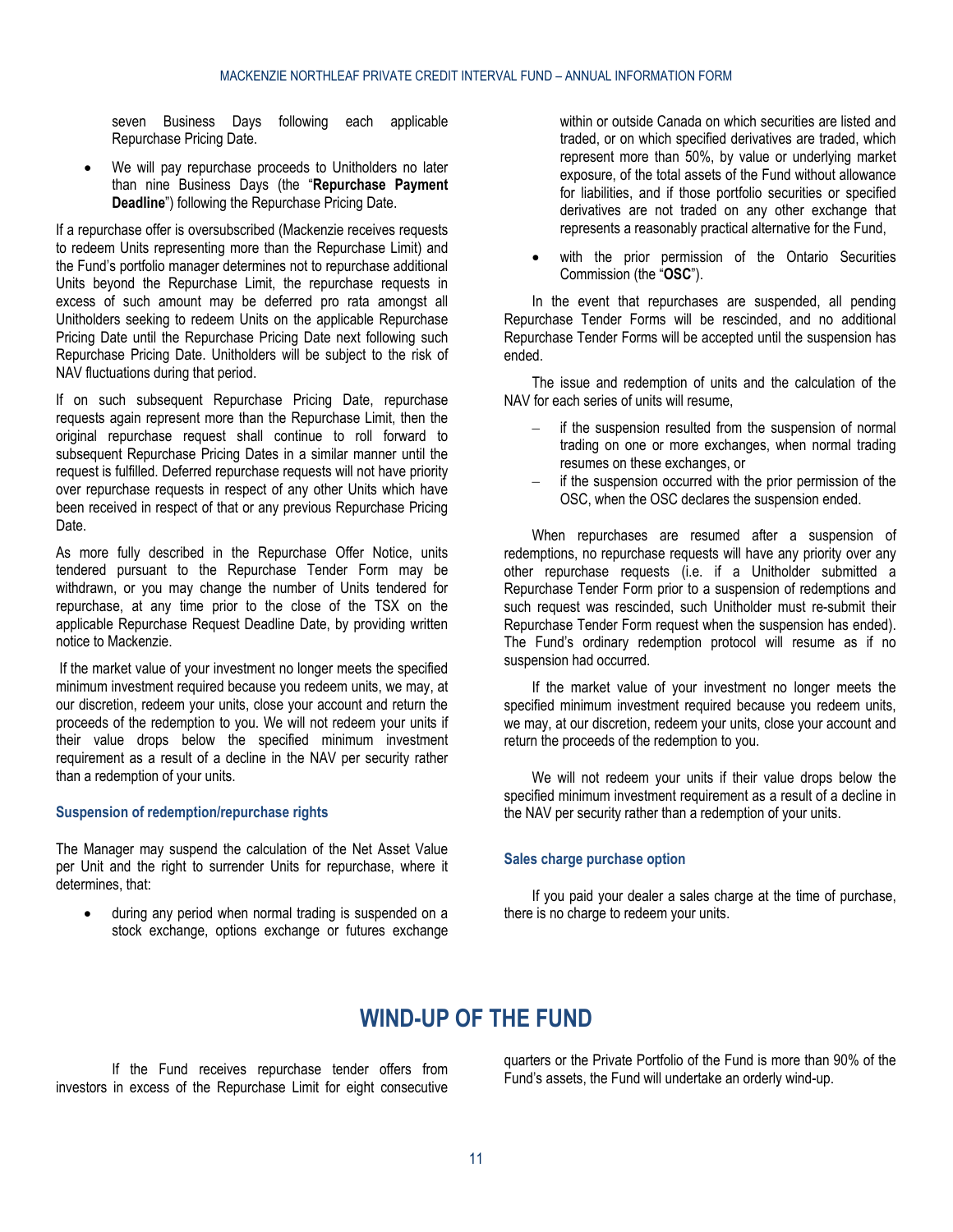Once an orderly wind-up is commenced, no new commitments to the Northleaf Private Credit Funds will occur. The Fund will immediately begin the process of selling the assets in the Public Portfolio and also start redeeming the assets from the Northleaf Private Credit Funds quarterly as permitted by the Northleaf Private Credit Funds. This process can take approximately four years or longer depending on the liquidity of the Northleaf Private Credit

Funds. The proceeds from the dispositions of the Fund's assets will be returned to all investors proportionally on a quarterly basis.

The wind-up will be communicated to unitholders according to the requirements of any relevant securities legislation and the declaration of trust of the Fund.

# **RESPONSIBILITY FOR FUND OPERATIONS**

# <span id="page-11-1"></span><span id="page-11-0"></span>**Management Services**

We are the manager, transfer agent/registrar and trustee of the Fund. You may contact us concerning the Fund or your accounts at:

Mackenzie Financial Corporation 180 Queen Street West Toronto, Ontario M5V 3K1 Telephone: 1-800-387-0614 Fax: 1-416-922-5660 Website: [www.mackenzieinvestments.com](http://www.mackenzieinvestments.com/) E-mail: service@mackenzieinvestments.com

The documents comprising the Fund's permanent information record and the registers of investors of the Fund are maintained at our office in Toronto.

In our capacity as manager of the Fund, we provide the staff necessary to conduct the Fund's day-to-day operations under the terms of the Master Management Agreement described under "**[Master Management Agreement](#page-25-3)**". The services that we provide to the Fund, as manager, include the following:

- in-house portfolio managers or arranging for external subadvisors to manage the Fund's portfolios;
- arranging fund administration services to process portfolio trades and to provide daily calculations of the value of the Fund's portfolio securities, the NAV of the Fund, and the NAV per security for each series of the Fund;
- transfer agent/registrar personnel to process purchase, switch and redemption orders;
- promoting the sales of the Fund's units through independent financial advisors in each province and territory of Canada;
- customer service personnel to respond to dealer and investor enquiries concerning investor accounts; and
- all other support personnel to ensure that the Fund's operations are conducted in an efficient manner.

From time to time, we engage outside parties as agents to assist us in providing management and administrative services to the Fund. As manager of the Fund, we determine the terms of

engagement and compensation payable by the Fund to those agents. We have engaged sub-advisors with specialized skills or geographic expertise pertinent to local markets who provide portfolio management services and portfolio security selection for all or part of a Fund's portfolio. In the case of sub-advisors, we are responsible for payment of their compensation out of our management fees received from the Mackenzie Funds and for monitoring their compliance with the Mackenzie Funds' investment objectives and strategies, but we do not pre-approve their trades on behalf of the Mackenzie Funds. We have also engaged CIBC Mellon Global Securities Services Company and CIBC Mellon Trust Company ("**CIBC Mellon**") as Fund Administrator. For more information about CIBC Mellon, please see "**Fund Administrator**".

B2B Trustco is the trustee of the registered plans sponsored by us.

### <span id="page-11-3"></span>**Directors and executive officers of Mackenzie Investments**

The names, municipalities of residence and principal occupations during the preceding five (5) years of each of the directors and executive officers of Mackenzie Investments are set out in [Table 1](#page-11-2) and [Table 2 .](#page-12-0) For executive officers who have been with us for more than five years, only their current position is shown.

### <span id="page-11-2"></span>**Table 1: Directors of Mackenzie Investments**

| Name and<br>municipality of<br>residence | <b>Position</b>                                                                                                                                   |
|------------------------------------------|---------------------------------------------------------------------------------------------------------------------------------------------------|
| Barry S. McInerney<br>Toronto, Ontario   | Director, Chairman, President and Chief Executive<br>Officer of Mackenzie Investments and Ultimate<br>Designated Person of Mackenzie Investments; |
| Earl Bederman<br>Toronto, Ontario        | Director of Mackenzie Investments; retired Founder<br>and Chief Executive Officer, Investor Economics Inc.                                        |
| Brian M. Flood<br>Toronto, Ontario       | Director of Mackenzie Investments; retired Partner of<br><b>Torys LLP</b>                                                                         |
| Karen L. Gavan<br>Toronto, Ontario       | Director of Mackenzie Investments; retired Director,<br>President and Chief Executive Officer of Economical<br><b>Mutual Insurance Company</b>    |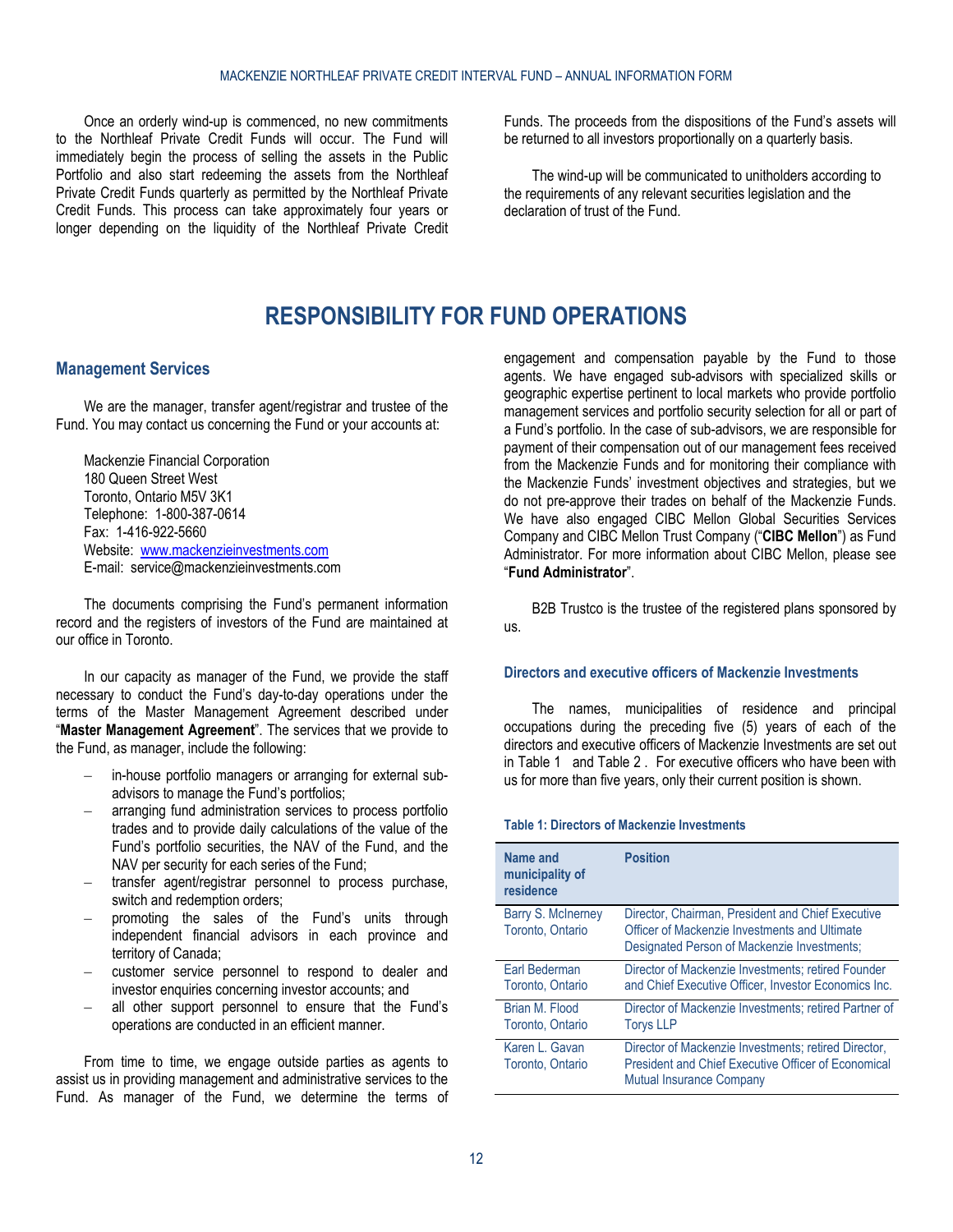## MACKENZIE NORTHLEAF PRIVATE CREDIT INTERVAL FUND – ANNUAL INFORMATION FORM

| Name and<br>municipality of<br>residence | <b>Position</b>                                                                                                                                                                                                      |
|------------------------------------------|----------------------------------------------------------------------------------------------------------------------------------------------------------------------------------------------------------------------|
| Robert E. Lord                           | Director of Mackenzie Investments; retired Partner of                                                                                                                                                                |
| Toronto, Ontario                         | Ernst & Young LLP                                                                                                                                                                                                    |
| Paul G. Oliver                           | Director of Mackenzie Investments; retired Partner of                                                                                                                                                                |
| Markham, Ontario                         | <b>PricewaterhouseCoopers LLP</b>                                                                                                                                                                                    |
| Mary L. Turner<br>Beamsville, Ontario    | Director of Mackenzie Investments; retired President,<br><b>Chief Executive Officer and Director of Canadian Tire</b><br>Bank; retired Chief Operating Officer of Canadian<br><b>Tire Financial Services Limited</b> |

#### <span id="page-12-0"></span>**Table 2: Executive Officers of Mackenzie Investments**

| <b>Name and</b><br>municipality of<br>residence | <b>Position</b>                                                                                                                                                                                                                                                                                                                                                                                                                |
|-------------------------------------------------|--------------------------------------------------------------------------------------------------------------------------------------------------------------------------------------------------------------------------------------------------------------------------------------------------------------------------------------------------------------------------------------------------------------------------------|
| Kristi Ashcroft<br>Toronto, Ontario             | Senior Vice-President, Head of Product of Mackenzie<br>Investments; previously Vice-President, Senior<br><b>Investment Director - Fixed Income of Mackenzie</b><br><b>Investments</b>                                                                                                                                                                                                                                          |
| <b>Chris Boyle</b><br>Toronto, Ontario          | Senior Vice-President, Institutional of Mackenzie<br>Investments:                                                                                                                                                                                                                                                                                                                                                              |
| <b>Gary Chateram</b><br>Toronto, Ontario        | Senior Vice-President, Co-Head of Retail of<br>Mackenzie Investments,                                                                                                                                                                                                                                                                                                                                                          |
|                                                 | Previously, District Vice-President, Retail Sales of<br>Mackenzie Investments; and prior thereto, Vice-<br>President, Institutional Sales of Fidelity Investments<br>Canada ULC (October 2010-February 2020)                                                                                                                                                                                                                   |
| Michael Cooke<br>Toronto, Ontario               | Senior Vice-President, Head of Exchange Traded<br><b>Funds of Mackenzie Investments;</b>                                                                                                                                                                                                                                                                                                                                       |
| <b>Cynthia Currie</b>                           | <b>Executive Vice-President and Chief Human</b><br>Resources Officer of IGM Financial Inc.                                                                                                                                                                                                                                                                                                                                     |
|                                                 | previously, Vice-President, Corporate Services &<br>Investments, Sun Life Financial Inc.                                                                                                                                                                                                                                                                                                                                       |
| <b>Michael Dibden</b><br>Toronto, Ontario       | Executive Vice-President, Chief Operating Officer of<br>IGM Financial Inc. <sup>1</sup> , Mackenzie Investments and<br>Investors Group Inc. <sup>2</sup> ;                                                                                                                                                                                                                                                                     |
|                                                 | previously, Senior Vice-President, Technology, CIBC                                                                                                                                                                                                                                                                                                                                                                            |
| <b>Ryan Dickey</b><br>Toronto, Ontario          | Senior Vice-President, Co-Head of Retail of<br>Mackenzie Investments.                                                                                                                                                                                                                                                                                                                                                          |
|                                                 | Previously, Regional Vice-President, Retail Sales of<br>Mackenzie Investments; and prior thereto Senior<br>Vice-President, Sales and District Sales Manager                                                                                                                                                                                                                                                                    |
| <b>Rhonda Goldberg</b><br>Toronto, Ontario      | <b>Executive Vice-President and General Counsel of</b><br>IGM Financial Inc. <sup>1</sup> :                                                                                                                                                                                                                                                                                                                                    |
|                                                 | previously, Senior Vice-President and General<br>Counsel of IGM Financial Inc. <sup>1</sup> , Senior Vice-<br>President, Client and Regulatory Affairs of IGM<br>Financial Inc. <sup>1</sup> and Mackenzie Investments; and prior<br>thereto Vice-President, Regulatory Affairs of<br>Mackenzie Investments; and Director, Investment<br>Funds and Structured Products Division of the<br><b>Ontario Securities Commission</b> |

| Name and<br>municipality of<br>residence       | <b>Position</b>                                                                                                                                                                                                                                                                             |
|------------------------------------------------|---------------------------------------------------------------------------------------------------------------------------------------------------------------------------------------------------------------------------------------------------------------------------------------------|
| <b>Luke Gould</b><br>Winnipeg, Manitoba        | <b>Executive Vice-President, Finance and Chief</b><br>Financial Officer of IGM Financial Inc. <sup>1</sup> , Mackenzie<br>Investments and Investors Group Inc. <sup>2</sup> ; Director of<br>Investors Group Financial Services Inc. <sup>2</sup> , and<br>Investors Group Securities Inc.; |
| <b>Steven Locke</b><br>Toronto, Ontario        | Senior Vice-President, Chief Investment Officer,<br>Fixed Income and Mult-Asset Strategies of<br>Mackenzie Investments:                                                                                                                                                                     |
|                                                | previously, Senior Vice-President, Investment<br>Management of Mackenzie Investments                                                                                                                                                                                                        |
| <b>Lesley Marks</b><br>Toronto, Ontario        | Senior Vice-President, Chief Investment Officer,<br><b>Equities of Mackenzie Investments</b>                                                                                                                                                                                                |
|                                                | previously, Chief Investment Officer and Head of<br>Investment Management of BMO Private Wealth;<br>Chief Investment Strategist of BMO Private<br>Investment Counsel; and Chief Investment Officer<br>and Portfolio Manager of BMO Global Asset<br>Management                               |
| <b>Barry S. McInerney</b><br>Toronto, Ontario  | Director, Chairman, President and Chief Executive<br>Officer of Mackenzie Investments and Ultimate<br>Designated Person;                                                                                                                                                                    |
| Douglas Milne<br>Toronto, Ontario              | Executive Vice-President, Chief Marketing Officer of<br>IGM Financial Inc. <sup>1,</sup> Mackenzie Investments and<br>Investors Group Inc. <sup>2</sup> ;                                                                                                                                   |
|                                                | previously, Vice-President, Marketing, TD Bank<br>Group; and Vice-President, Marketing, Cara<br>Operations                                                                                                                                                                                  |
| <b>Terry Rountes</b><br>Woodbridge,<br>Ontario | Vice-President, Fund Services and Chief Financial<br>Officer, Mackenzie Funds and IG Wealth Funds of<br>Investors Group Inc. <sup>2</sup>                                                                                                                                                   |
| <b>Fate Saghir</b><br>Toronto, Ontario         | Senior Vice-President, Head of Sustainable Investing<br>of Mackenzie Investments;                                                                                                                                                                                                           |
|                                                | previously, Vice-President, Market Strategy,<br>Research and Innovation of Mackenzie Investments                                                                                                                                                                                            |
| Michael Schnitman<br>Wellesley Hills,          | Senior Vice-President, Alternative Investments of<br>Mackenzie Investments;                                                                                                                                                                                                                 |
| <b>Massachusetts</b>                           | previously, Director, Product Strategy and<br>Development at Putnam Investment Management,<br><b>LLC</b>                                                                                                                                                                                    |
| <b>Gillian Seidler</b><br>Toronto, Ontario     | Vice-President, Compliance and Chief Compliance<br>Officer of Mackenzie Investments; Chief Compliance<br>Officer of I.G. Investment Management Ltd. <sup>2</sup> and<br>Mackenzie Investments Corporation <sup>3</sup> ;                                                                    |
|                                                | previously, Vice-President, Compliance and prior<br>thereto Assistant Vice-President, Compliance,<br>Mackenzie Investments                                                                                                                                                                  |

# **NOTES**

- 1. Our parent company.
- 2. An affiliate of ours.
- 3. Our subsidiary.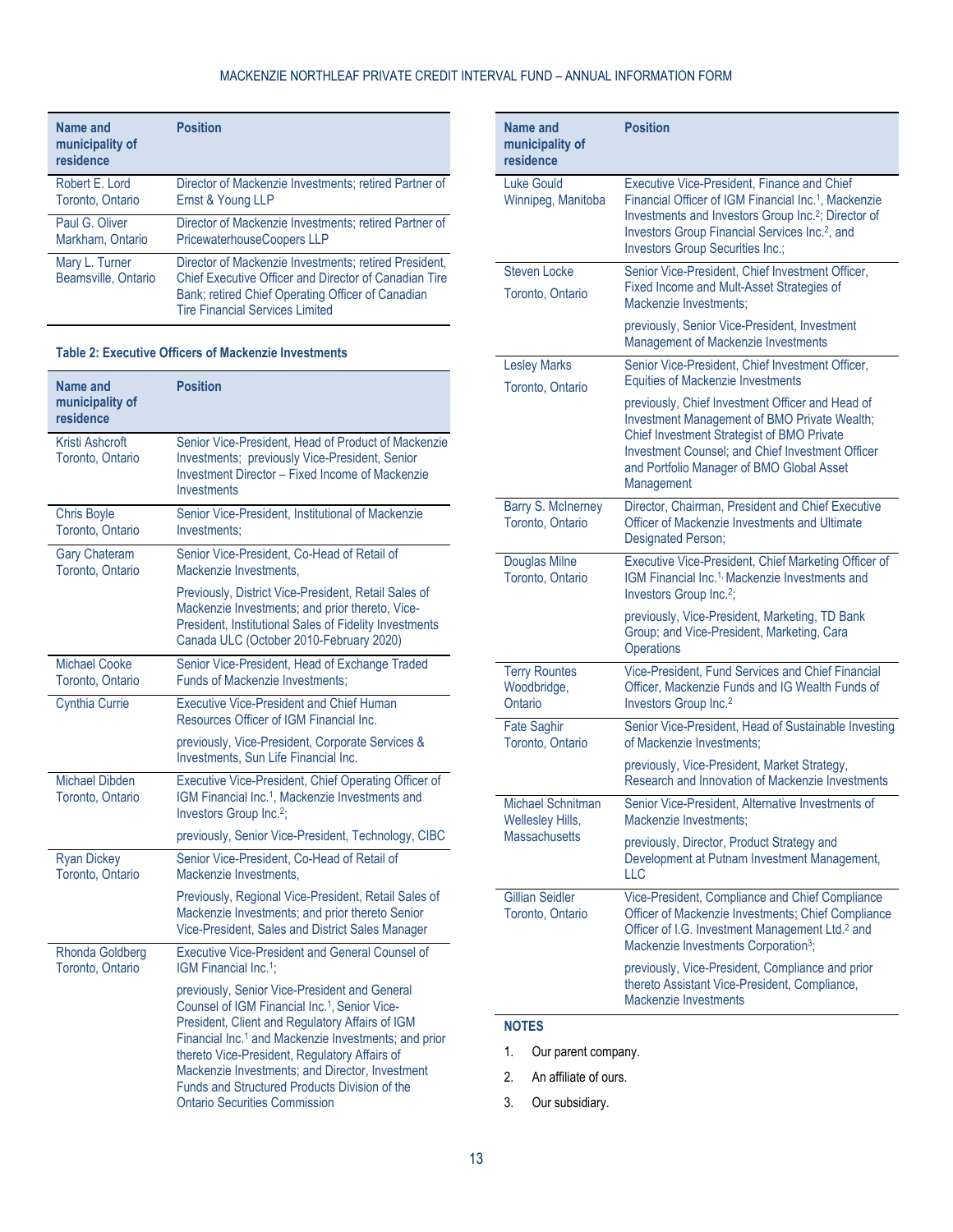## <span id="page-13-0"></span>**Portfolio Management Services**

We are the portfolio manager for the Fund and we manage the portfolio investments directly.

Each of the portfolio managers has primary responsibility for the investment advice given to the accounts that he/she manages or comanages. On a continuing basis, each portfolio manager evaluates the accounts for which he/she has responsibility, including the percentage that is invested in a type of security generally or in a particular security, diversification of holdings among industries and, in general, the makeup of the account.

We also provide portfolio management services to other investment funds and private accounts. If the availability of any

#### **Mackenzie Financial Corporation, Toronto, Ontario**

particular portfolio security is limited and that security is appropriate for the investment objective of more than one investment fund or private account, the securities will be allocated among them on a *pro rata* basis or other equitable basis having regard to whether the security is currently held in any of the portfolios, the relevant size and rate of growth of the accounts and any other factors that we consider reasonable.

The table below describes the portfolio manager and its principal location and, the lead portfolio managers for the Fund, their years of service with that firm and their most recent five (5) years' business experience.

Table 3 identifies the individual who is principally responsible for portfolio investments for the Fund:

#### **Table 3: Portfolio Manager of Mackenzie Financial Corporation**

| Name and title                                                                                                            | <b>Fund</b>                                      | With the firm<br>since | Principal occupation in the last 5 years |
|---------------------------------------------------------------------------------------------------------------------------|--------------------------------------------------|------------------------|------------------------------------------|
| Dan Cooper,<br>Senior Vice-President.<br><b>Investment Management</b>                                                     | Mackenzie Northleaf Private Credit Interval Fund | 1997                   | <b>Portfolio Manager</b>                 |
| Steven Locke,<br>Senior Vice-President, Chief<br>Investment Officer, Fixed<br>Income and Multi-Asset<br><b>Strategies</b> | Mackenzie Northleaf Private Credit Interval Fund | 2008                   | <b>Portfolio Manager</b>                 |
| Movin Mokbel,<br>Vice-President, Investment<br>Management                                                                 | Mackenzie Northleaf Private Credit Interval Fund | 2012                   | <b>Portfolio Manager</b>                 |
| Felix Wong,<br>Vice-President, Investment<br>Management                                                                   | Mackenzie Northleaf Private Credit Interval Fund | 2008                   | <b>Portfolio Manager</b>                 |
| Ken Yip,<br>Associate Portfolio Manager                                                                                   | Mackenzie Northleaf Private Credit Interval Fund | 2014                   | Associate Portfolio Manager              |

## <span id="page-13-1"></span>**Brokerage Arrangements**

Investment portfolio brokerage transactions for the Fund are arranged by us as manager and portfolio manager, where applicable, through a large number of brokerage firms. Brokerage fees for the Fund are usually paid at the most favourable rates available to us or the respective portfolio, based on their respective entire volumes of fund trading as managers and/or portfolio managers of significant investment fund and other assets and subject to the rules of the appropriate stock exchange. Many of the brokerage firms who carry out brokerage transactions for the Fund may also sell units of the Fund to their clients.

From time to time, we also allocate brokerage transactions to compensate brokerage firms for general investment research (including provision of industry and company analysis, economic reports, statistical data pertaining to the capital markets, portfolio reports and portfolio analytics), trading data and other services that assist in carrying out investment decision-making services to the Fund for the portfolio management services that we provide. Such transactions will be allocated with appropriate regard to the principles of a reasonable brokerage fee, benefit to the Fund and best execution of the brokerage transactions. We will attempt to allocate the Fund's brokerage business on an equitable basis, bearing in mind the above principles. We are not under a contractual obligation to allocate brokerage business to any specific brokerage firm. Other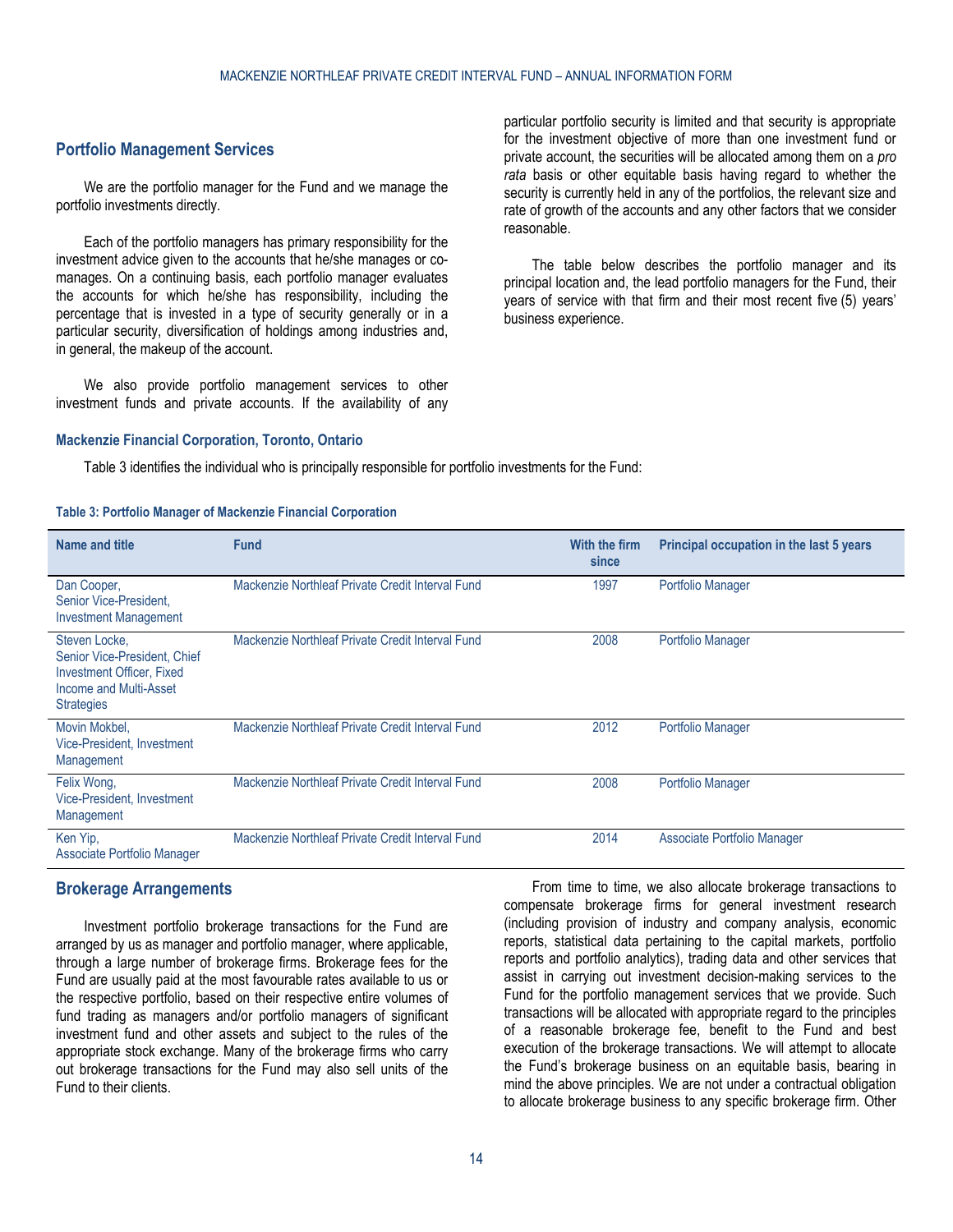than fund-on-fund investments for certain Mackenzie Funds, brokerage transactions are not carried out through us or any companies that are affiliated with us.

Certain third party companies may provide certain services to us, on behalf of the Fund, and contributions may be paid for by the Fund (also known as "**soft dollars**"), including the provision of industry and company analysis, economic reports, statistical data pertaining to the capital markets, portfolio reports and portfolio analytics. For more information and to obtain the name of these companies, you can contact us at **1-800-387-0614** or by email at **[service@mackenzieinvestments.com](mailto:service@mackenzieinvestments.com)**. Please note that we face a potential conflict of interest by obtaining services using soft dollars. This conflict exists because we are able to use these services to manage the Fund without paying cash for these services. This reduces our expenses to the extent that we would have paid for these services directly had they not been paid for using soft dollars. Certain Mackenzie Funds may generate soft dollars used to purchase services that ultimately benefit other Mackenzie Funds for which we provide portfolio management services, effectively crosssubsidizing the other Mackenzie Funds or accounts that benefit directly from the service. For instance, fixed-income funds normally do not generate soft dollars to pay for products. Therefore, where services used to manage fixed-income funds are paid for using soft dollars, the soft dollars have been generated entirely by equity funds. In other words, the fixed-income funds receive the benefit of these services even though they have been paid for by the equity funds.

## <span id="page-14-0"></span>**Trustee**

We are the trustee of the Fund. With certain exceptions, under the Declaration of Trust, the trustee may resign or may be removed by the manager upon 90 days' notice. Pursuant to the Master Declaration of Trust for the Fund, where the trustee resigns, is removed or is otherwise incapable of acting, the manager can appoint a successor trustee. Prior written notice and investor approval of the appointment of a successor trustee is not required if we resign in favour of an affiliate. See also "**[Voting rights and](#page-5-1)  [changes requiring investor approval](#page-5-1)**".

# <span id="page-14-1"></span>**Custodian**

Pursuant to a Master Custodian Agreement (as defined below) between us, on behalf of the Mackenzie Funds, and Canadian Imperial Bank of Commerce ("**CIBC**"), Toronto, Ontario, CIBC has agreed to act as custodian for the Mackenzie Funds. For more information about the Master Custodian Agreement, see "**[Master](#page-26-0)  [Custodian Agreement](#page-26-0)**".

The custodian receives and holds all cash, portfolio securities and other assets of each Mackenzie Fund for safekeeping and will act upon our instructions with respect to the investment and reinvestment of each Mackenzie Fund's assets from time to time. Under the terms of the custodian agreement and subject to the requirements of the Canadian Securities Administrators, the

custodian may appoint one or more sub-custodians to facilitate effecting portfolio transactions outside of Canada. The fees for custody safekeeping services are calculated on an individual-Mackenzie-Fund basis according to that Mackenzie Fund's cash and securities on deposit with the custodian and paid by us out of the administration fee it receives from the Mackenzie Funds. The fees for securities transactions are calculated on an individual-Mackenzie-Fund basis according to the portfolio security transactions undertaken for the Mackenzie Fund and are paid by the Mackenzie Funds.

Other than cash or securities that may be deposited as margin, CIBC will hold all of the Mackenzie Funds' Canadian cash, securities and other assets in Toronto. Foreign securities and related cash accounts will be held either at an office of CIBC or by its subcustodians.

# <span id="page-14-2"></span>**Securities Lending Agent**

We, on behalf of the Mackenzie Funds, have entered into a Securities Lending Authorization Agreement dated May 6, 2005, as amended, with CIBC of Toronto, Ontario, the custodian of the Mackenzie Funds (the "**Securities Lending Agreement**").

The securities lending agent is not our affiliate or our associate. The Securities Lending Agreement appoints and authorizes CIBC to act as agent for securities lending transactions for those Mackenzie Funds that engage in securities lending and to execute, in the applicable Mackenzie Fund's name and on its behalf, securities lending agreements with borrowers in accordance with NI 81-102. The Securities Lending Agreement requires that the collateral received by a Mackenzie Fund in a securities lending transaction must generally have a market value of 105%, but never less than 102%, of the value of the securities loaned. Under the Securities Lending Agreement, CIBC agrees to indemnify us from certain losses incurred in connection with its failure to perform any of its obligations under the Securities Lending Agreement. The Securities Lending Agreement may be terminated at any time at the option of either party upon 30 days' prior notice to the other party.

## <span id="page-14-3"></span>**Lenders**

We, on behalf of the Fund, have entered into prime brokerage documentation with BMO Nesbitt Burns Inc. and Scotia Capital Inc., dated April 27, 2018 as amended (each, a "**Prime Broker Agreement**"). Pursuant to the terms of the Prime Broker Agreements, the Fund may borrow money from BMO Nesbitt Burns Inc. and/or Scotia Capital Inc. for investment purposes in accordance with its investment objectives and strategies.

Neither BMO Nesbitt Burns Inc. nor Scotia Capital Inc. is an affiliate or associate of Mackenzie.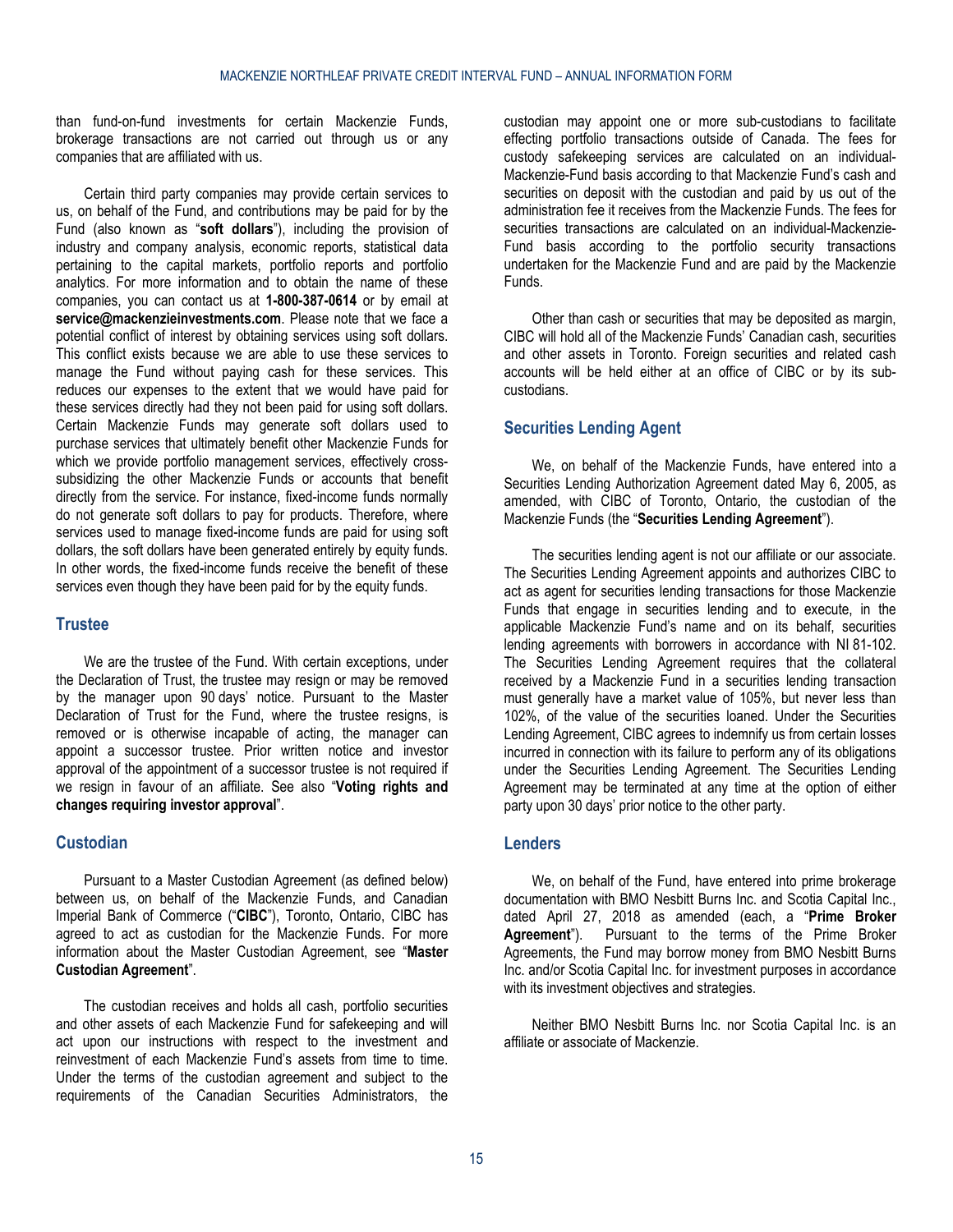## <span id="page-15-0"></span>**Independent Review Committee**

For information on the Mackenzie Funds' Independent Review Committee and the role it fulfils with respect to the Mackenzie Funds, see "**[Mackenzie Funds' Independent Review Committee](#page-18-0)**".

## <span id="page-15-1"></span>**Auditor**

<span id="page-15-3"></span>The auditor of the Fund is Deloitte LLP, Chartered Professional Accountants, Toronto, Ontario.

# <span id="page-15-2"></span>**Fund Administrator**

CIBC Mellon Global Securities Services Company and CIBC Mellon Trust Company are collectively the Fund Administrator. The Fund Administrator is responsible for certain aspects of the day-today administration of the Fund, including NAV calculations and fund accounting.

# **CONFLICTS OF INTEREST**

### <span id="page-15-4"></span>**Principal Holders of Units**

## **Shares of Mackenzie Investments**

IGM Financial Inc., Winnipeg, Canada indirectly owns all of the outstanding voting shares of Mackenzie Investments. As of December 31, 2021, Power Corporation of Canada indirectly owned 157,132,080 common shares of IGM Financial Inc. representing 65.559% of the outstanding voting shares of IGM Financial Inc. (excluding 0.019% held by The Canada Life Assurance Company in its segregated funds or for similar purposes). Power Corporation of Canada directly owned 100% of the outstanding voting shares of Power Financial Corporation. The Desmarais Family Residuary Trust, a trust for the benefit of the members of the family of the late Mr. Paul G. Desmarais, has voting control, directly and indirectly, of Power Corporation of Canada.

### **Directors and Executive Officers of Mackenzie Investments**

As of December 31, 2021, the directors and executive officers of Mackenzie Investments beneficially owned, directly or indirectly, in aggregate, less than 1% of the common shares of IGM Financial Inc. and less than 1% of the common shares of any service provider to Mackenzie Investments or the Fund.

#### **Independent Review Committee**

As of December 31, 2021, the members of the independent review committee beneficially owned, directly or indirectly, in aggregate, less than 1% of the common shares of IGM Financial Inc. and less than 1% of the common shares of any service provider to us or the Fund.

#### **Units of the Fund**

As at the date of this annual information form, we or an officer of Mackenzie owns, beneficially and of record, units of the Fund as follows:

### **Table 4: Mackenzie ownership of securities of the Fund**

| <b>Fund</b>                                                       | <b>Series</b> | <b>Number</b><br>of Units | <b>Percentage of Units of</b><br>the Series Owned |
|-------------------------------------------------------------------|---------------|---------------------------|---------------------------------------------------|
| <b>Mackenzie Northleaf Private</b><br><b>Credit Interval Fund</b> |               | 15.000                    | 100%                                              |

**As the Fund is new, the investment by us in these units of the Fund represents the initial investment in the Fund and may be redeemed in accordance with the regulatory requirements only when the Fund has investments of at least \$500,000 by investors not affiliated with us.** 

### **Investments by mutual funds and segregated funds managed by Mackenzie Investments and its affiliates**

Mutual funds and segregated funds managed by us and our affiliates, or other investors at our discretion, may invest in Series RR units. As these series are intended solely for investment by these investors as a means to ensure that there is no duplication of fees payable to us, they will generally not pay sales charges, redemption fees or management fees. Up to 100% of Series RR units of the Fund may be owned by one or more of these investors. Therefore, these investors may own (individually or collectively) more than 10% of all the outstanding units of the Fund.

## <span id="page-15-5"></span>**Affiliated Entities**

As of the date of this annual information form, no person or company which is an "affiliated entity" to us (as this term is defined in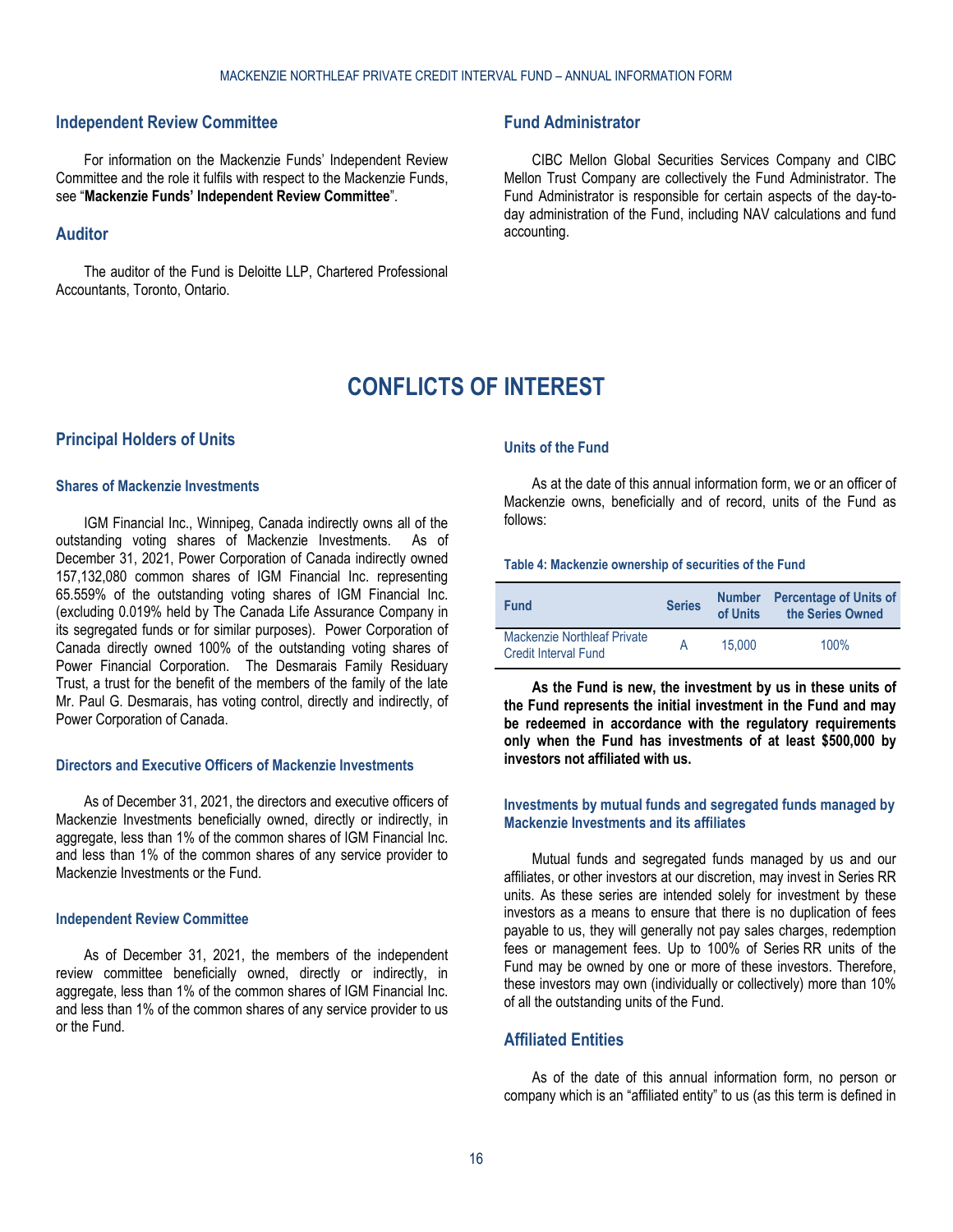the form requirement under National Instrument 81-101) provides services to the Fund or to us in relation to the Fund, other than the companies listed below. The amount of fees received from the Funds by any "affiliated entity" is contained in the audited financial statements of the Funds.

As disclosed above under "**[Directors and executive officers of](#page-11-3)  [Mackenzie Investments](#page-11-3)**", in addition to being our senior officers, certain individuals also serve as senior officers of other affiliated entities, including Investors Group Inc.

The following diagram describes the relevant corporate relationships within the Power Group of Companies as at December 31, 2021:



#### NOTES:

- 1. Sagard Holdings Participation is 100% owned by Power Corporation of Canada.
- 2. Sagard Holdings Inc. is 100% owned by Sagard Holdings Participation.
- 3. Power Corporation of Canada directly controls 100% of Power Financial Corporation.
- 4. Power Financial Corporation, directly and indirectly, owns 65.559% (excluding 0.019% held by The Canada Life Assurance Company in its segregated funds or for similar purposes).
- 5. Non-voting common and non-voting participating shares have also been issued.
- 6. Power Corporation of Canada indirectly controls 70.661% (including 4.012% held directly and indirectly by IGM Financial Inc.) of the outstanding common shares of Great-West Lifeco Inc., representing approximately 65% of all voting rights attached to all outstanding voting shares of Great-West Lifeco Inc. 7. Indirectly owned by Great-West Lifeco Inc.
- 8. Mackenzie Financial Corporation owns 80% of the outstanding shares. Great-West Lifeco Inc. owns 20% of the outstanding shares. GP of Armstrong LP.<br>9. 11249185 Canada Inc. has 49.9% non-controlling voting interest in Nor
- 11249185 Canada Inc. has 49.9% non-controlling voting interest in Northleaf Capital Group Ltd.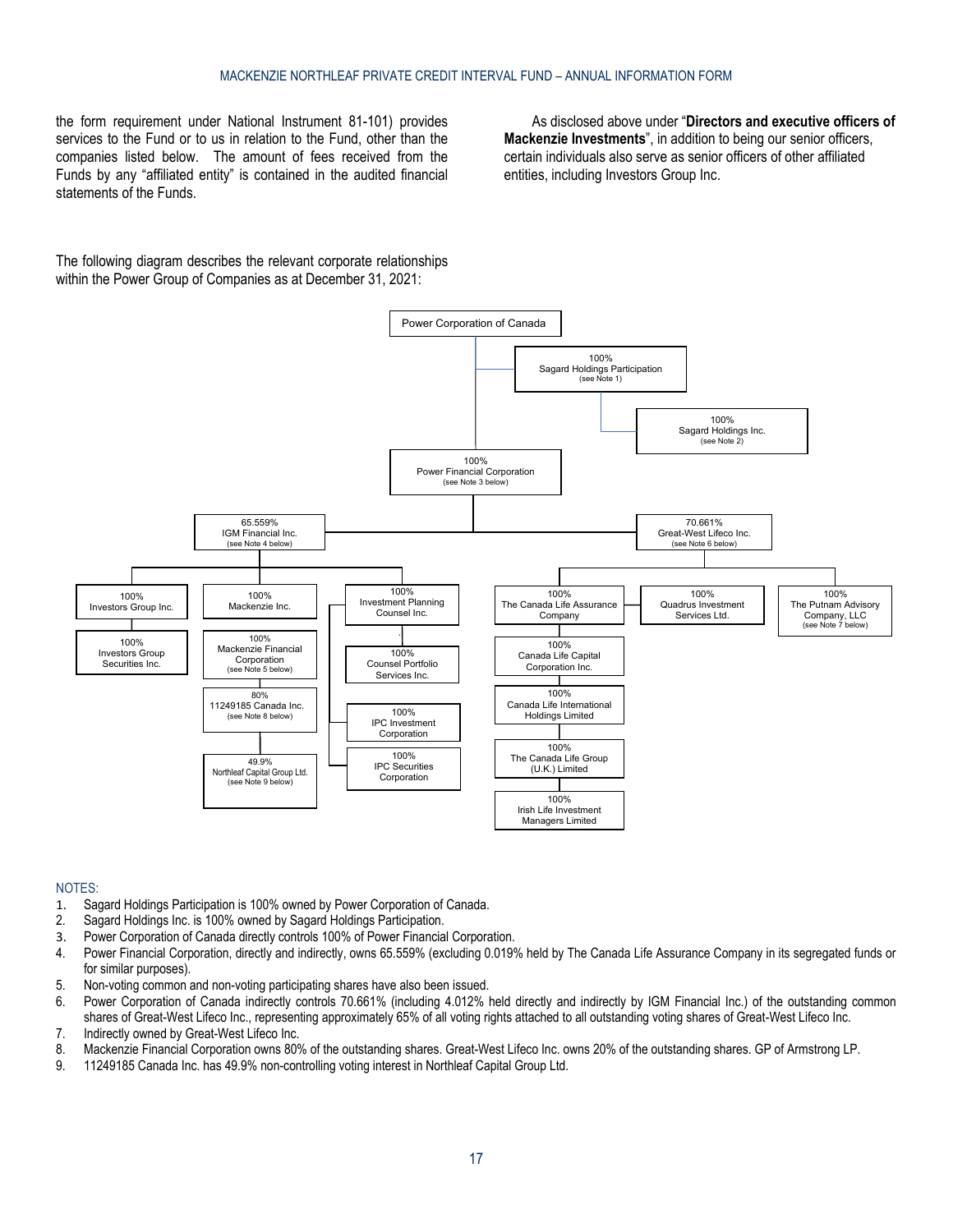# **FUND GOVERNANCE**

## <span id="page-17-1"></span><span id="page-17-0"></span>**Mackenzie Investments**

As the manager of the Fund, we are under a statutory duty imposed by the *Securities Act* (Ontario) to act honestly, in good faith and in the best interests of all of our managed Mackenzie Funds, and to exercise the degree of care, diligence and skill that a reasonably prudent person would exercise in the same circumstances.

Our Board is responsible for overseeing our compliance with that statutory duty owed to the Mackenzie Funds. To assist with its duties, the Board has appointed an Audit Committee and a Fund Oversight Committee, as further described below.

The Board operates in accordance with the provisions of a Unanimous Shareholders Agreement (the "**USA**") entered into by our shareholders. Pursuant to the USA, the Board generally supervises our functions as the manager of the Fund. Mackenzie Inc., the sole voting shareholder, has oversight responsibilities for all other matters related to us, including corporate governance, operating results, financial and strategic planning, product strategy, compensation and personnel decisions and overall corporate level risk management.

In addition, we have appointed an IRC, which reviews potential conflicts of interest matters referred to it by our management.

### **Board of Directors of Mackenzie Investments**

Our Board is currently comprised of seven directors, six of whom are independent of us and our subsidiaries and affiliates, and one of whom is a member of management. The Board's mandate is for the most part limited to fund governance matters through the operation of the USA.

The Board reviews and makes decisions with respect to our investment fund business, through the following activities:

- reviewing and approving all financial disclosure of the Mackenzie Funds, including interim and annual financial statements and management reports of fund performance. The Board considers the recommendations of the Audit Committee in making these determinations;
- discussing new fund proposals with management and approving the offering documents;
- receiving reports from management and other non-Board committees relating to the compliance by the Mackenzie Funds with securities laws and administrative practices and tax and financial reporting laws and regulations applicable to the Mackenzie Funds; and
- reviewing management reports on conflicts of interest, to which we are subject as manager and trustee of the Mackenzie Funds (where applicable). The Board receives

and reviews reports on the activities and recommendations of the IRC and the Fund Oversight Committee in determining how to manage those conflicts.

Members of the Board are compensated for their participation on the Board, through the payment of an annual retainer and meeting fees. The Board may, from time to time, engage consultants (legal, financial, or otherwise) to assist it in fulfilling its duties. We generally pay for these expenses.

Our Board is not responsible for overseeing the activities of our wholly owned subsidiaries. Our subsidiaries are overseen by their own Boards of Directors under applicable corporate statutes within their local jurisdiction.

## *Audit Committee of the Board*

Our Board has established an Audit Committee to oversee the financial reporting and controls of the Mackenzie Funds. The Audit Committee consists of three independent directors of Mackenzie Investments.

The Audit Committee

- reviews all financial reporting by the Mackenzie Funds, including the interim and annual financial statements and management reports of fund performance;
- meets with the Mackenzie Funds' auditors regularly to discuss the financial reporting of the Mackenzie Funds and specific accounting issues that may arise and the effect of specific events on the Mackenzie Funds' financial position. The Audit Committee also reviews with management and with the Mackenzie Funds' auditor the adoption of specific accounting policies;
- receives reports from management with respect to our compliance with laws and regulations that affect us as a manager of investment funds and that could have a material impact on fund financial reporting, including tax and financial reporting laws and obligations. The Audit Committee also reviews the income tax status of the Mackenzie Funds and Mackenzie Investments;
- reviews policies relating to financial risks established by management of Mackenzie Investments, as well as compliance with those policies, and reviews and assesses the insurance coverage maintained by us as it relates to our role of managing the Mackenzie Funds;
- reviews internal financial controls with management on a regular basis. The Audit Committee meets with our Internal Audit Department, outside the presence of management, to review and gain assurance that reasonable financial controls are in place and are effective;
- reviews the annual plan of our Internal Audit Department with respect to the Mackenzie Funds and their reports;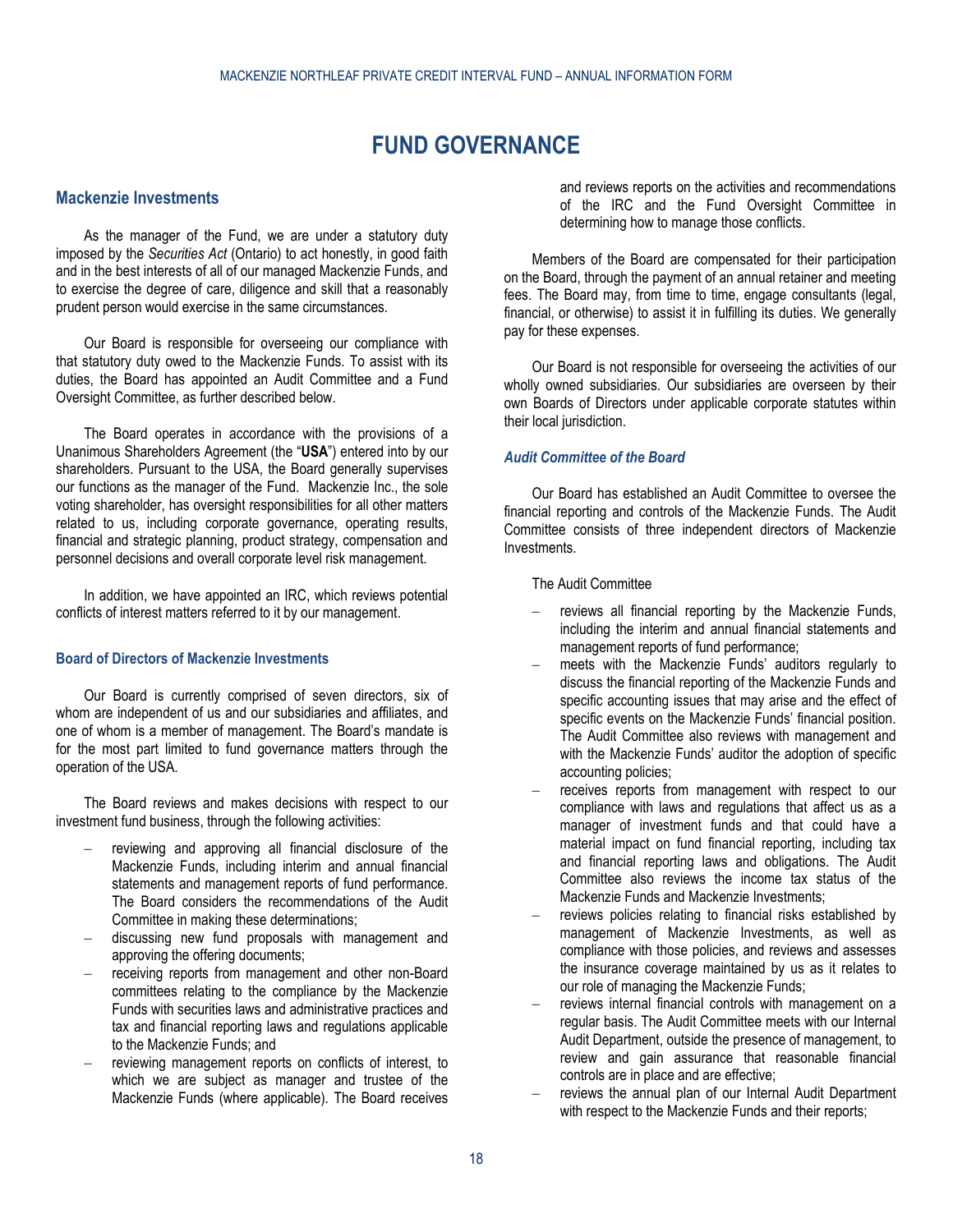- oversees all aspects of the relationship between us and the auditor of the Mackenzie Funds. In addition to recommending their appointment to the Board, the Audit Committee reviews and approves the terms of auditor engagements, the audit and non-audit services provided by the auditor, sets its remuneration and reviews its performance annually or more frequently. The Audit Committee regularly meets with the auditor outside the presence of management of Mackenzie Investments; and
- reviews its mandate on a regular basis.

Members of the Audit Committee are compensated for their participation on the Audit Committee, which is in addition to the fees they receive for serving as members of the Board of Directors. The Audit Committee may, from time to time, engage consultants (legal, financial, or otherwise) to assist it in fulfilling its duties. We generally pay for these expenses.

### *Fund Oversight Committee of the Board*

Our Board of Directors has established the Fund Oversight Committee to assist the Board and us to fulfil our obligations in our role as the manager and/or trustee of the Mackenzie Funds. The Fund Oversight Committee consists of all members of the Board of Directors and the Chair of the Fund Oversight Committee is a member of the Board that is independent of management.

#### The Fund Oversight Committee

- supervises our activities in respect of our obligations in managing the Mackenzie Funds, which are based on laws and regulations, the constating documents of the Mackenzie Funds and the continuous disclosure documents of the Mackenzie Funds (such as simplified prospectuses, annual information forms, Fund Facts documents, management reports of fund performance, etc.). The Fund Oversight Committee has also created subcommittees to review simplified prospectuses, information circulars and other continuous disclosure documents prepared for investors and potential investors;
- meets several times a year and reviews policies adopted by us and reports relating to our compliance with those policies, including policies relating to conflicts of interest as required by NI 81-107. The principal policies include valuation of portfolio securities for the Mackenzie Funds, the use of derivative instruments by the Mackenzie Funds, the use of securities lending by the Mackenzie Funds, short selling, proxy voting policies for the Mackenzie Funds, the allocation of trades on behalf of the Mackenzie Funds and the restrictions imposed on personal trading by officers and others with access to the Mackenzie Funds' trading activities (which are contained in the Business Conduct Policy). The restrictions on personal trading comply with the standards for the investment fund industry set by the Investment Funds Institute of Canada. Compliance monitoring with respect to these and other policies is

carried out on an ongoing basis by the staff of our Legal and Compliance Departments, who report to the Fund Oversight Committee on a regular basis;

- receives reports regarding the compliance of the Mackenzie Funds with their investment objectives and strategies and securities legislation generally;
- reviews performance of the Mackenzie Funds. In this capacity, it receives regular reports from management with respect to the performance of the Mackenzie Funds and reviews with management the performance of specific portfolio managers and sub-advisors. However, the ultimate decisions regarding appointing or replacing specific portfolio managers or sub-advisors are the responsibility of management and overseen by Mackenzie Inc.;
- reviews proposals regarding material changes to the Mackenzie Funds and any continuous disclosure in respect of those changes;
- receives regular reports on, and reviews with management, the operations of the Mackenzie Funds. This includes oversight of fund valuation processes, the transfer agency function, the information systems used to support these operations, banking arrangements and investor services. The Committee also reviews material services provided by third party suppliers; and
- reviews its mandate on a regular basis.

Independent members of the Fund Oversight Committee are compensated for their participation on the Fund Oversight Committee, which is in addition to the fees they receive for serving as members of the Board of Directors. The Fund Oversight Committee may, from time to time, engage consultants (legal, financial, or otherwise) to assist it in fulfilling its duties. We generally pay for these expenses.

## <span id="page-18-0"></span>**Mackenzie Funds' Independent Review Committee**

Under NI 81-107, investment funds are required to form an independent review committee to review, among other things, conflict-of-interest matters to provide impartial judgment on these matters to us, in our role as manager of the Mackenzie Funds. We have created the IRC, which consists of three members: Robert Hines (Chair), George Hucal, and Scott Edmonds.

The IRC reviews potential conflicts of interest referred to it by us, as manager of the Mackenzie Funds, and makes recommendations on whether a course of action achieves a fair and reasonable result for the applicable Mackenzie Funds, and only upon making that determination does it recommend to us that the transaction proceed. This includes potential transactions, as well as regular review of our policies and procedures relating to conflicts of interest.

NI 81-107 specifically permits us to submit proposals to the IRC to cause a Mackenzie Fund to directly purchase or sell securities to another Mackenzie Fund without using a broker, although, to date,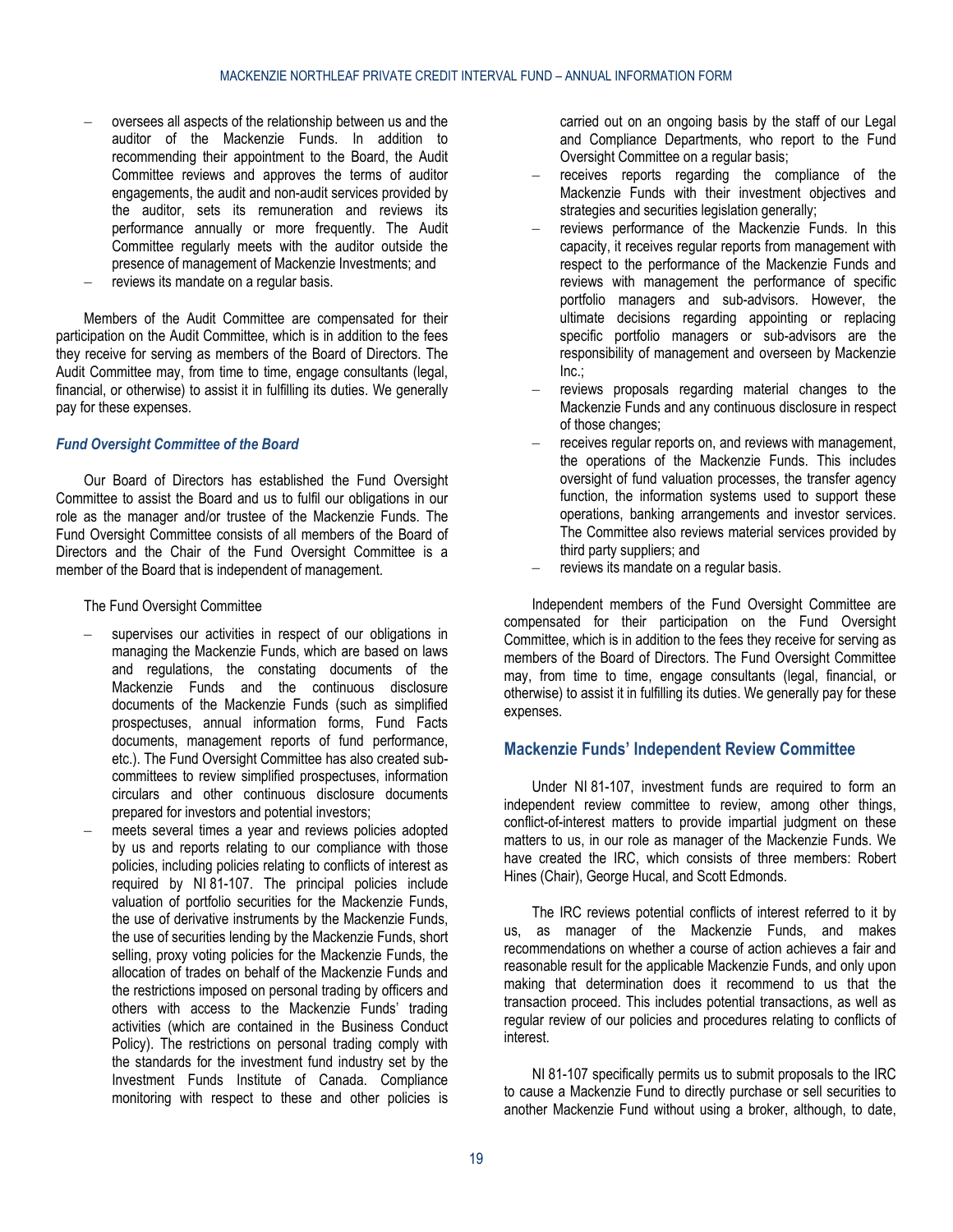we have not taken advantage of this provision. Also, as stated under "**[Standard Investment Restrictions and Practices](#page-4-0)**", the IRC has approved standing instructions to permit the Mackenzie Funds to invest in securities of companies related to us.

NI 81-107 also permits the IRC, upon referral by us, to consider proposals to change the auditor of a Mackenzie Fund or to approve mergers between Mackenzie Funds. In most cases, if the IRC approves these changes, a vote of investors would not be required; rather, you would be given 60 days' prior notice of the changes.

# <span id="page-19-0"></span>**Supervision of Securities Lending, Repurchase and Reverse Repurchase Transactions**

The Fund is permitted to enter into securities lending, repurchase and reverse repurchase transactions consistent with its investment objectives and in compliance with the applicable provisions of NI 81-102. We have appointed the Fund's custodian as the Fund's agent and have entered into an agreement with that agent to administer any securities lending and repurchase transactions for the Fund (a "**Securities Lending Agreement**"). The Fund also may enter into reverse repurchase transactions directly or through an agent.

The Securities Lending Agreement complies with, and the agent is bound to comply with, the applicable provisions of NI 81-102. We will manage the risks associated with securities lending, repurchase and reverse repurchase transactions (which are described in the simplified prospectus under the heading "**What are the General Risks of Investing In an Investment Fund?**") by requiring the agent to

- maintain internal controls, procedures and records, including a list of approved counterparties based on generally accepted creditworthiness standards, transaction and credit limits for each counterparty and collateral diversification standards;
- establish daily the market value of both the securities loaned by the Fund under a securities lending transaction or sold by the Fund under a repurchase transaction and the cash or collateral held by the Fund. If, on any day, the market value of the cash or collateral is less than 102% of the market value of the borrowed or sold securities, the agent will request that the counterparty provide additional cash or collateral to the Fund to make up the shortfall; and
- ensure that the Fund does not loan or sell more than 50% of the total assets of the Fund through securities lending or repurchase transactions (without including the collateral for loaned securities and cash for sold securities).

Securities lending and reverse repurchase transactions are entered into by the agent on behalf of the Fund and we monitor the risks of these transactions. To facilitate monitoring, the agent provides us with regular and comprehensive reports summarizing the transactions involving securities lending, repurchase and reverse repurchases.

Our Fund Services and Legal Departments have created written policies and procedures that set out the objectives and goals for securities lending, repurchase transactions or reverse repurchase transactions, and the risk management and oversight procedures applicable where the Fund engages in these transactions.

Our Legal, Compliance and Fund Services Departments are responsible for reviewing the Securities Lending Agreement. Our Board of Directors will receive reports, if any, regarding compliance exceptions in connection with the Fund's use of securities lending, repurchase and reverse repurchase transactions.

At present, we do not simulate stress conditions to measure risk in connection with securities lending, repurchase or reverse repurchase transactions. Risk measurement procedures or simulations are conducted by the agent in respect of loans outstanding and the collateral lodged by each borrower and across all borrowers in the agents' overall securities lending and repurchase portfolios. These procedures and simulations include the Fund's securities but are not specific to the Fund.

# <span id="page-19-1"></span>**Supervision of Derivatives Trading**

We have adopted various policies and internal procedures to supervise the use of derivatives within the Fund's portfolios. All policies and procedures comply with the derivative rules set out in NI 81-102 or as modified by any exemptions to NI 81-102 granted by the Canadian Securities Administrators. These policies are reviewed at least annually by senior management.

We have established an approval process for the use of derivatives before derivatives can be used in the Fund to ensure compliance with NI 81-102 or any granted exemptions to NI 81-102 and to ensure that the derivative is suitable for the Fund within the context of the Fund's objectives and investment strategies.

Our Fund Services Department records, values, monitors and reports on the derivative transactions that are entered into the Fund's portfolio records. We have established threshold education and experience requirements for all staff who perform activities related to the valuation, monitoring, reporting and overall supervision of derivatives trading to ensure that those operations are carried out prudently and efficiently.

The Fund Administrator enters all derivative trade information, and these trade entries and valuations are reviewed at the time of initial entry by a qualified staff member who has met threshold education and experience requirements. Valuations of derivative instruments are carried out according to the procedures described under "**[Valuation of Portfolio Securities](#page-6-0)**".

The Compliance Department conducts ongoing monitoring of derivatives strategies for compliance with regulation designed to ensure (i) all derivatives strategies of the Mackenzie Funds meet regulatory requirements; and (ii) derivative and counterparty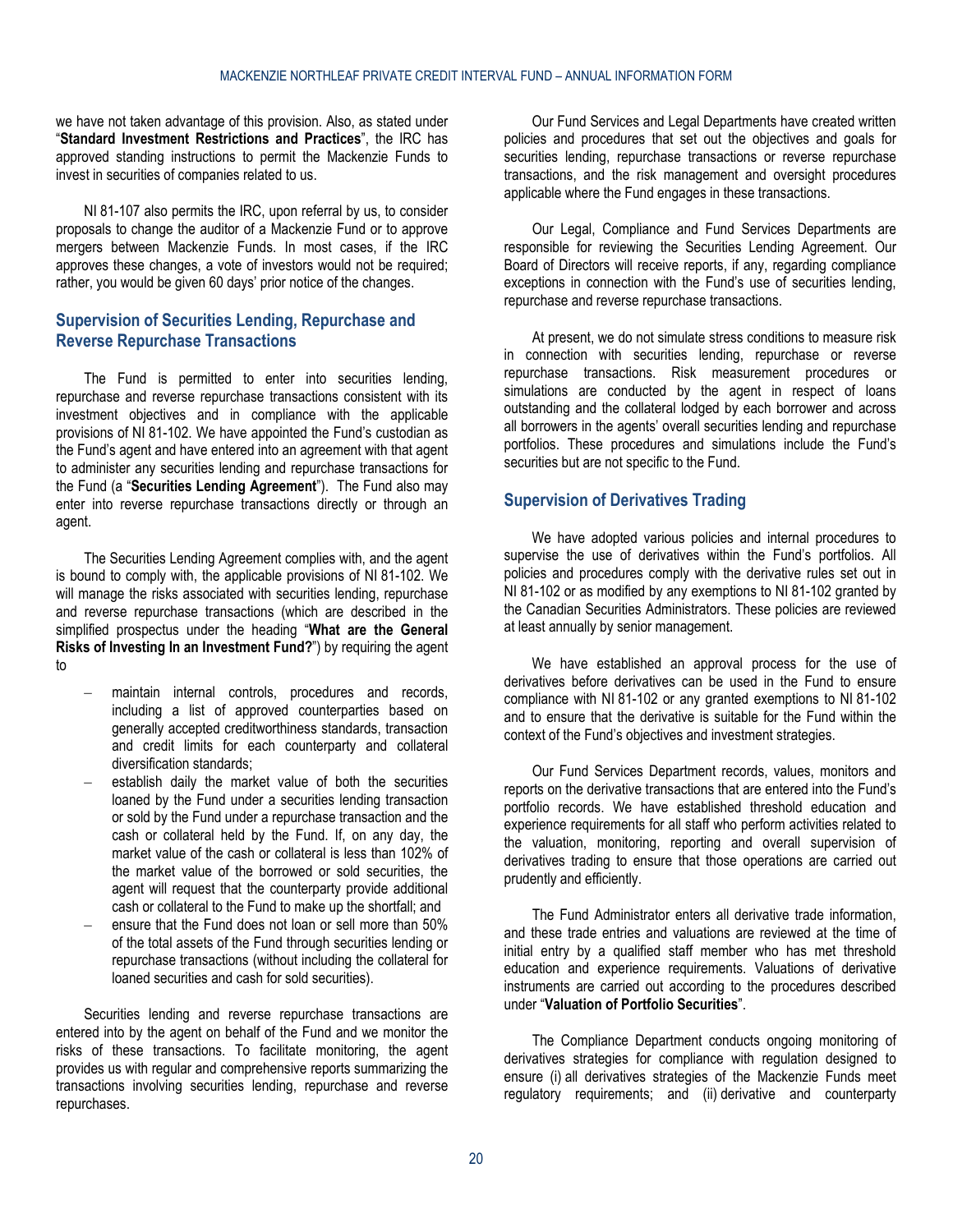exposures are reasonable and diversified. New derivative strategies are subject to a standardized approval process involving members from the Investment Management, Fund Services and Compliance Departments.

Under NI 81-102, investment funds may engage in derivative transactions for both hedging and non-hedging purposes. When derivatives are used for hedging purposes, our internal policies require that the derivatives have a high degree of negative correlation to the position being hedged, as required by NI 81-102. Derivatives will not be used to create leverage within the Fund's portfolio unless permitted under NI 81-102. We do not simulate stress conditions to measure risk in connection with the Fund's use of derivatives.

The designated Senior Vice-President, Investments, oversees the compliance with the derivatives policies by the portfolio managers. The Compliance Department reports any identified exceptions to the derivatives policies and procedures described above.

## <span id="page-20-0"></span>**Proxy-Voting Policies and Procedures**

The Fund is managed by our internal portfolio managers ("**Internal Managers**") and follows the proxy-voting policies and procedures mandated by us.

Our objective is to vote the securities of companies for which we have proxy-voting authority in a manner most consistent with the long-term economic interest of Fund investors.

# **Voting practices**

We take reasonable steps to vote all proxies received. However, we cannot guarantee that we will vote in all circumstances. We may refrain from voting where administrative or other procedures result in the costs of voting outweighing the benefits. We may also refrain from voting if, in our opinion, abstaining or otherwise withholding our vote is in your best interests.

#### *Fund-of-Fund voting*

We may vote the securities of an Underlying Fund owned by the Fund when the Underlying Fund is not managed by us. If an Underlying Fund is managed by us or one of our associates or affiliates, we will not vote the securities of the Underlying Fund but will decide if it is in your best interests for you to vote on the matter individually. Generally, for routine matters, we will decide that it is not in your best interests to vote individually. However, if we decide that it is in your best interests for you to vote, then we will ask you for instructions on how to vote your proportionate share of the Underlying Fund securities owned by the Fund and will vote accordingly. We will only vote the proportion of the Underlying Fund securities for which we have received instructions.

# **Summary of proxy voting policies**

Below is a statement of principles that generally describe how we may vote on some commonly raised issues. We may elect to vote contrary to these guidelines, provided the vote is in the best economic interest of the Mackenzie Fund.

- We generally vote in favour of (i) proposals that support a majority of Board members being independent of management; (ii) the appointment of outside directors to an issuer Board or Audit Committee; as well as (iii) requirements that the Chair of the Board be separate from the office of the Chief Executive Officer.
- Proxies related to executive compensation are voted on a case-by-case basis. Generally, we will vote in favour of stock options and other forms of compensation that (i) do not result in a potential dilution of more than 10% of the issued and outstanding shares; (ii) are granted under clearly defined and reasonable terms: (iii) are defined and reasonable terms; (iii) are commensurate with the duties of plan participants; and (iv) are tied to the achievement of corporate objectives.
- We will generally not support (i) the repricing of options; (ii) plans that give the Board broad discretion in setting the terms of the granting of options; or (iii) plans that authorize allocation of 20% or more of the available options to any individual in any single year.
- We will generally vote in favour of shareholder rights plans designed to provide sufficient time to undertake a fair and complete shareholder value maximization process and that do not merely seek to entrench management or deter a public bidding process. In addition, we will generally support plans that promote the interests and equal treatment of all investors, and that allow for periodic shareholder ratification.
- We will evaluate and vote on shareholder proposals on a case-by-case basis. All proposals on financial matters will be given consideration. Generally, proposals that place arbitrary or artificial constraints on the company will not be supported.

## *Conflicts of interest*

Circumstances may occur where a Mackenzie Fund has a potential conflict of interest relative to its proxy voting activities. Where an Internal Manager has a conflict or potential conflict, he or she will notify our Chief Investment Officer ("**CIO**") and either the Vice-President, Legal ("**VP, Legal**") or the Chief Compliance Officer ("**CCO**"). Should the CIO and either the VP, Legal or the CCO conclude that a conflict exists, the CCO will document the conflict and inform our Fund Services Department.

We will maintain a Proxy Voting Watch List ("**Watch List**") that includes the names of issuers that may be in conflict and our Fund Administrator will notify us of any meeting circulars and proxies received from an issuer on the Watch List. The CIO and either the VP, Legal or CCO will discuss the voting matter(s) with the Internal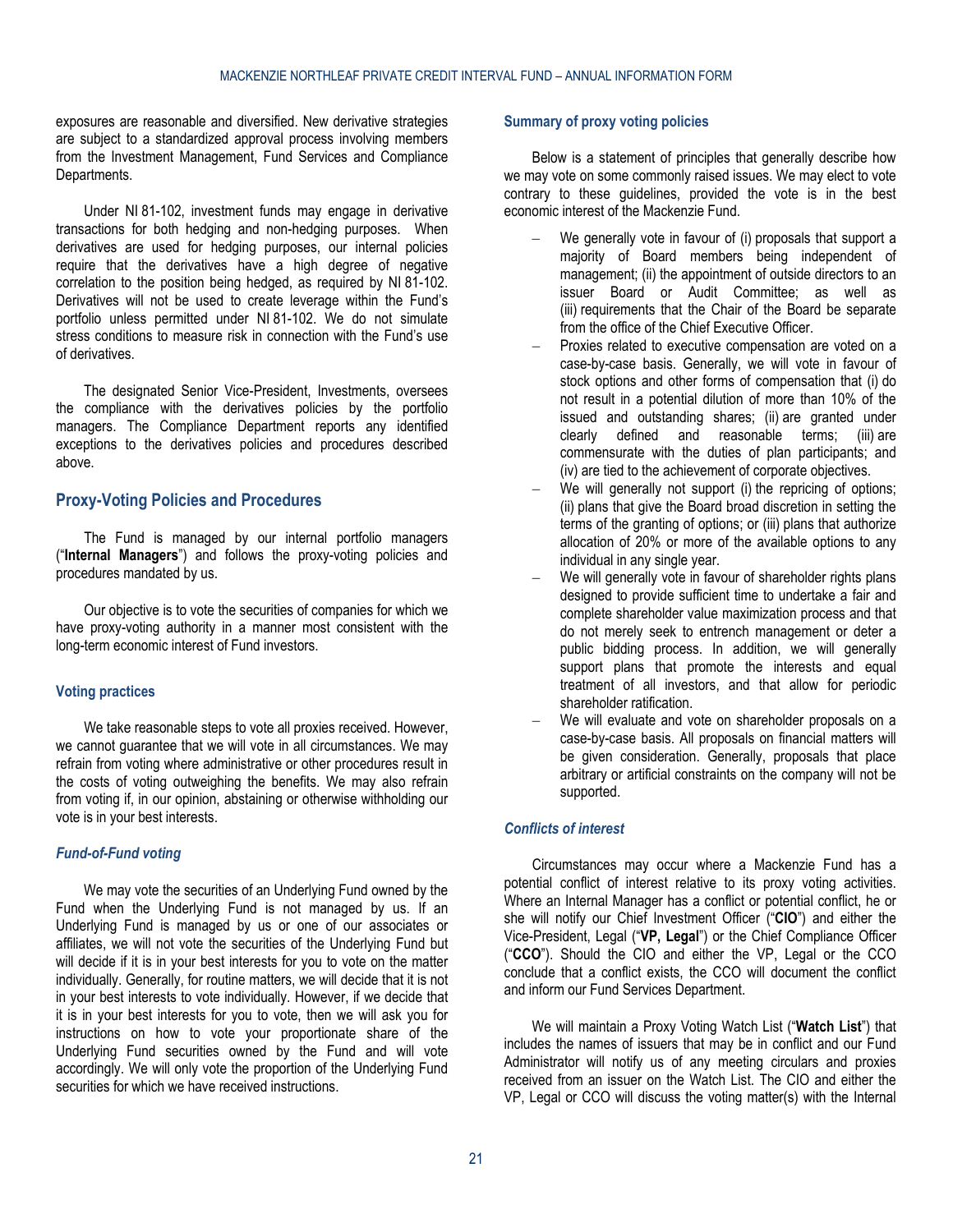Manager or sub-advisor and ensure that the proxy-voting decision is based on our proxy-voting policies and is in the best interests of the Mackenzie Fund.

All voting decisions made as described in the following section are documented and filed by the Fund Administrator.

### **Proxy voting procedures**

Upon receipt of a meeting circular, the Fund Administrator logs the issuer name, date of receipt, and other relevant information in a proxy database. The Fund Administrator then reviews the information and summarizes his/her findings.

The Internal Manager makes the voting decision and issues his/her direction to the Fund Administrator. The Fund Administrator logs the decision, forwards the completed proxy to the custodian or the custodian's voting agent, and files all related documentation.

We retain files related to proxies, votes, and related research materials for a minimum two (2) years and off-site for a minimum five (5) years.

#### **Information requests**

The policies and procedures that the Fund follows when voting proxies relating to portfolio securities are available upon request at any time, at no cost, by calling toll free at **1-800-387-0614** or by writing to **Mackenzie Financial Corporation, 180 Queen Street West, Toronto, Ontario M5V 3K1**.

The Fund's proxy-voting record for the most recent 12-month period ending June 30 will be available free of charge to any investor of that Fund upon request at any time after August 31 of the same year by calling **1-800-387-0614**, and will also be available on our website at **[www.mackenzieinvestments.com](http://www.mackenzieinvestments.com/)**.

## <span id="page-21-0"></span>**Short-Term Trading Policies and Procedures**

We have adopted policies and procedures to detect and deter inappropriate and excessive short-term trading.

We define an inappropriate short-term trade as a combination of a purchase and redemption, including switches between Mackenzie Funds, made within 30 days which we believe is detrimental to Fund investors and that may take advantage of Mackenzie Funds with investments priced in other time zones or illiquid investments that trade infrequently.

We define excessive short-term trading as a combination of purchases and redemptions, including switches between Mackenzie Funds that occurs with such frequency within a 30-day period that we believe is detrimental to Fund investors.

**Short-term trading fees will not be triggered by investments in or tender offers accepted by the Fund, due to the fact it is structured as an "interval fund" and there are restrictions on when investors are able to purchase and redeem/tender their Units for repurchase.**

# **FEES, EXPENSES AND MANAGEMENT EXPENSE REDUCTIONS**

<span id="page-21-1"></span>The fees and expenses payable by the Fund are set out in the simplified prospectus under the heading "**Fees and Expenses**".

We may authorize a reduction in the management fee rate, administration fee rate and/or fund costs that we charge with respect to any particular investor's units of the Fund. We will reduce the amount charged to the Fund and the Fund will then make a special distribution ("**Fee Distribution**") to the investor by issuing additional units of the same series of the Fund equal in value to the amount of

the reductions or, at the request of the investor, by paying this amount in cash.

The Fee Distribution paid by the Fund will be paid, first, out of the Fund's income and capital gains and then, if necessary, out of capital.

The level of reduction is typically negotiable between you and us, and usually will be based on the size of your account and the extent of Fund services you require.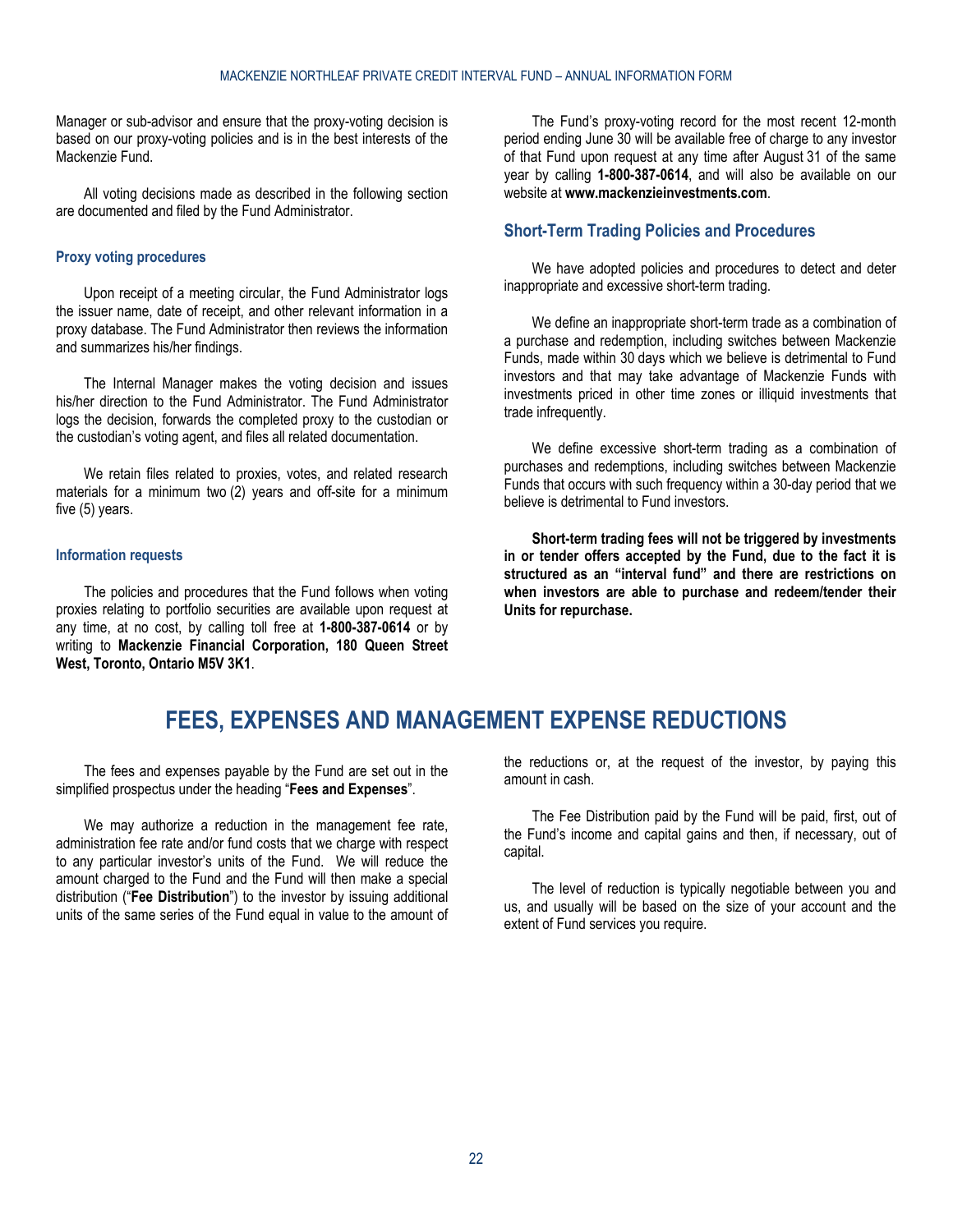# **INCOME TAX CONSIDERATIONS**

<span id="page-22-0"></span>This is a general summary of certain Canadian federal income tax considerations applicable to you as an investor in the Fund. This summary assumes that you are an individual (other than a trust) who, at all relevant times, for purposes of the Tax Act, is resident in Canada, deals at arm's length and is not affiliated with the Funds, and holds their units as capital property. This summary also assumes that not more than 20% of the units of the Fund (based on fair market value) will be held by non-residents of Canada (within the meaning of the Tax Act). **This summary is not intended to be legal advice or tax advice. We have tried to make this discussion easy to understand. As a result, it may not be technically precise or cover all the tax consequences that may be relevant to you. Accordingly, you should consult your own tax advisor, having regard to your own particular circumstances when you consider purchasing, switching or redeeming units of the Fund.**

This summary is based on the current provisions of the Tax Act, the regulations under the Tax Act, all proposals for specific amendments to the Tax Act or the regulations that have been publicly announced by the Minister of Finance (Canada) before the date hereof and our understanding of the current published administrative practices and assessing policies of the Canada Revenue Agency (the "**CRA**"). Except for the foregoing, this summary does not take into account or anticipate any change in law, whether by legislative, regulatory, administrative or judicial action. Furthermore, this summary does not take into account provincial, territorial or foreign income tax legislation or considerations.

# **How the Fund is Taxed**

The following paragraphs describe some of the ways in which mutual funds can earn income:

- Non-redeemable investment funds can earn income in the form of interest, dividends or other income from the investments they make, including in other funds, and can be deemed to earn income from investments in certain foreign entities. All income must be computed in Canadian dollars, even if earned in a foreign currency.
- Non-redeemable investment funds can realize a capital gain by selling an investment for more than its adjusted cost base ("**ACB**"). They can also realize a capital loss by selling an investment for less than its ACB. A nonredeemable investment fund that invests in foreigndenominated securities must calculate its ACB and proceeds of disposition in Canadian dollars based on the conversion rate on the date the securities were purchased and sold, as applicable. As a result, a non-redeemable investment fund may realize capital gains and losses due to changes in the value of the foreign currency relative to the Canadian dollar.
- Non-redeemable investment funds can realize gains and losses from using derivatives or engaging in short selling.

Generally, gains and losses from derivatives are added to or subtracted from the non-redeemable investment fund's income. However, if derivatives are used by a nonredeemable investment fund as a hedge to limit its gain or loss on a specific capital asset or group of capital assets and there is sufficient linkage, then the gains and losses from holding these derivatives are generally treated as capital gains or capital losses. Generally, gains and losses from short selling Canadian securities are treated as capital, and gains and losses from short selling foreign securities are treated as income. The derivative forward agreement rules in the Tax Act (the "**DFA Rules**") target certain financial arrangements (described in the DFA Rules as "derivative forward agreements") that seek to reduce tax by converting, through the use of derivative contracts, the return on investments that would have the character of ordinary income to capital gains. The DFA Rules will generally not apply to derivatives used to closely hedge gains or losses due to currency fluctuations on underlying capital investments of a Fund. Hedging, other than currency hedging on underlying capital investments, which reduces tax by converting the return on investments that would have the character of ordinary income to capital gains through the use of derivative contracts, will be treated by the DFA Rules as on income account.

Gains and losses from trading in precious metals and bullion will be treated on income account, rather than as capital gains and losses.

In certain circumstances, the Fund may be subject to loss restriction rules that deny or defer the deduction of certain losses. For example, a capital loss realized by the Fund will be suspended if, during the period that begins 30 days before and ends 30 days after the date on which the capital loss was realized, the Fund or an affiliated person (as defined in the Tax Act) acquires property that is, or is identical to, the property on which the loss was realized and owns that property at the end of the period.

Since the Fund is organized as a trust, the following sections describe the taxation of these types of entities.

## *Trust Fund*

The Fund is not expected to qualify as a "**mutual fund trust**" for purposes of the Tax Act.

The Fund is required to compute its net income and net realized capital gains in Canadian dollars for the purposes of the Tax Act and may, as a consequence, realize income or capital gains by virtue of changes in the value of the U.S. dollar, or other relevant currency, relative to the Canadian dollar. All of the Fund's deductible expenses, including management fees, will be deducted in calculating the Fund's income for each taxation year. The Fund will be subject to tax on its net income, including net taxable capital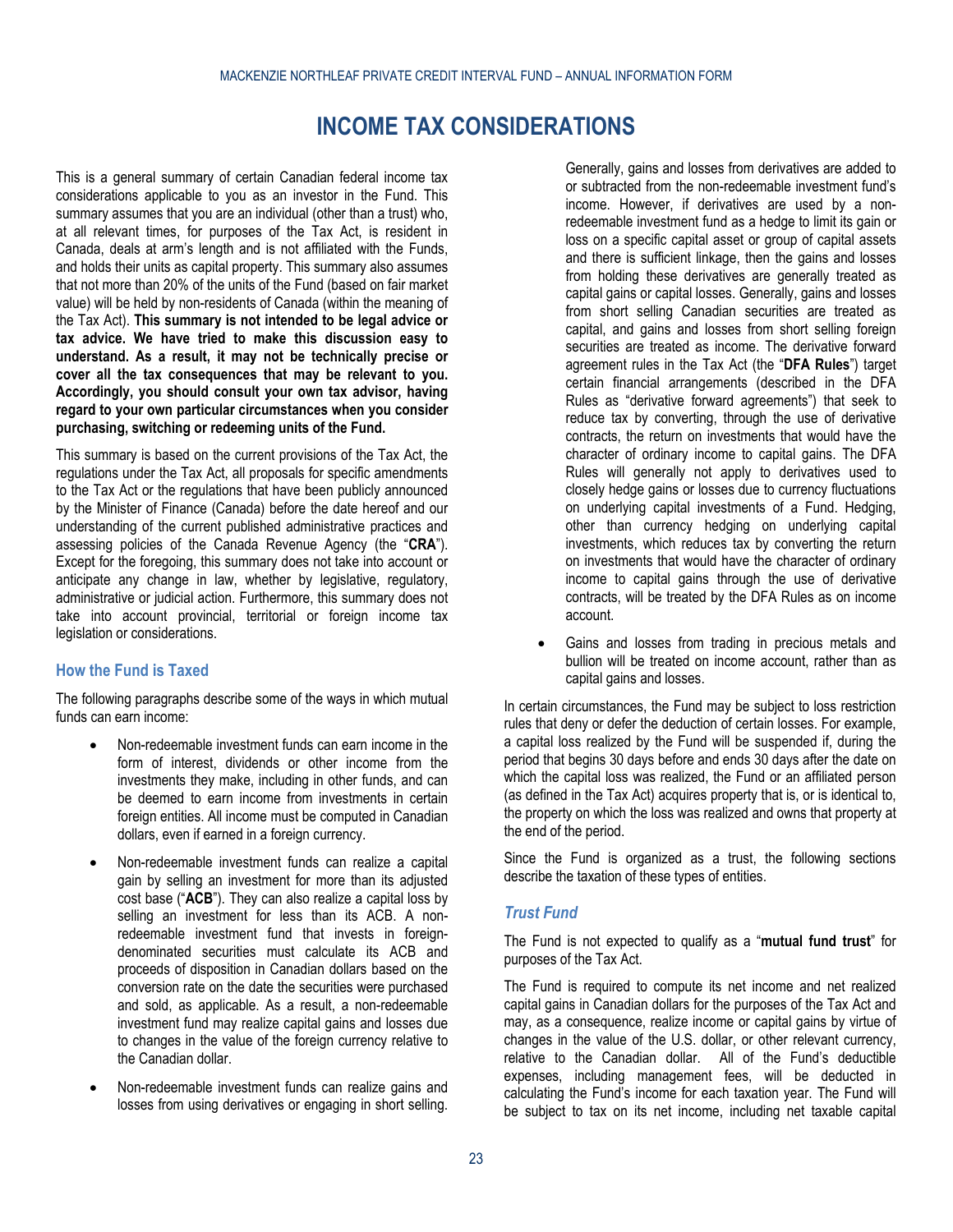gains, not paid or payable to its investors for the taxation year after taking into consideration any loss carry-forwards. The Fund intends to pay to investors enough of its net income and net realized capital gains for each taxation year so that it will not be liable for ordinary income tax under Part I of the Tax Act.

The losses of the Fund may be restricted when a person or partnership becomes a "majority-interest beneficiary" of the Fund (generally by holding units representing more than 50% of NAV of the Fund) unless the Fund qualifies as an "investment fund" by satisfying certain investment diversification and other conditions.

# *The Fund does not qualify as a "mutual fund trust"*

The Fund is not eligible for the capital gains refund and could be subject to alternative minimum tax for the year, as well as other taxes under the Tax Act. In addition, if one or more "**financial institutions**", as defined in the Tax Act, owns more than 50% of the fair market value of the units of the Fund, the Fund will be a "**financial institution**" for the purposes of the "**mark-to-market**" tax rules. In this case, most of the Fund's investments would be considered mark-to-market property, with the result that

- it will be deemed to have disposed of and re-acquired its mark-to-market property at the end of each taxation year, as well as at such time as it becomes, or ceases to be, a financial institution; and
- the gains and losses from these deemed dispositions will be on income account, not capital account.

The Fund may be subject to tax under Part XII.2 of the Tax Act. Part XII.2 of the Tax Act provides that certain trusts (excluding mutual fund trusts) that have an investor who is a "designated beneficiary" under the Tax Act at any time in the taxation year are subject to a special tax at the rate of 40% under Part XII.2 of the Tax Act on the trust's "designated income" under the Tax Act. "Designated beneficiaries" generally include non-resident persons, non-resident owned investment corporations, certain trusts, certain partnerships, and certain tax-exempt persons in certain circumstances where the tax-exempt person acquires units from another beneficiary. "Designated income" generally includes income from businesses carried on in Canada and taxable capital gains from dispositions of taxable Canadian property. This may include income from derivatives. Where the Fund is subject to tax under Part XII.2, provisions in the Tax Act are intended to ensure that Unitholders who are not designated beneficiaries receive an appropriate refundable tax credit.

# **Taxation of the Fund if Investing in Foreign-Domiciled Underlying Trusts**

The Fund may invest in foreign-domiciled underlying investment funds that qualify as "exempt foreign trusts" (the "**Underlying Trust Funds**") for purposes of the non-resident trust rules in sections 94 and 94.2 of the Tax Act.

If the total fair market value at any time of all fixed interests of a particular class in an Underlying Trust Fund held by the Fund,

persons or partnerships not dealing at arm's length with the Fund, or persons or partnerships that acquired their interests in the Underlying Trust Fund in exchange for consideration given to the Underlying Trust Fund by the Fund, is at least 10% of the total fair market value at the time of all fixed interests of the particular class of the Underlying Trust Fund, the Underlying Trust Fund may be a "foreign affiliate" of the Fund in which case it will be deemed by section 94.2 of the Tax Act to be at the time a "controlled foreign affiliate" ("**CFA**") of the Fund at the time.

If the Underlying Trust Fund is deemed to be a CFA of the Fund at the end of the particular taxation year of the Underlying Trust Fund and earns income that is characterized as "foreign accrual property income" as defined in the Tax Act ("**FAPI**") in that taxation year of the Underlying Trust Fund, the Fund's proportionate share of the FAPI (subject to deduction for grossed up "foreign accrual tax" as discussed below) must be included in computing its income for Canadian federal income tax purposes for the taxation year of the Fund in which that taxation year of the Underlying Trust Fund ends, whether or not the Fund actually receives a distribution of that FAPI. It is expected that the full amount of the income, as determined for Canadian federal income tax purposes, allocated or distributed to an Underlying Trust Fund by the issuers that it holds securities of will be FAPI. FAPI will also include any net realized taxable capital gains, as determined for Canadian federal income tax purposes, of the Underlying Trust Fund from the disposition of those securities.

To the extent an amount of FAPI will be required to be included in computing the income of the Fund for Canadian federal income tax purposes, a grossed-up amount may be deductible in respect of the "foreign accrual tax" as defined in the Tax Act ("**FAT**"), if any, applicable to the FAPI. Any amount of FAPI included in income (net the amount of any FAT deduction) will increase the adjusted cost base to the Fund of its units of the Underlying Trust Fund in respect of which the FAPI was included.

# **How You Are Taxed on a Fund Investment**

How you are taxed on an investment in the Fund depends on whether you hold the investment inside or outside a registered plan.

## **If you own the Fund outside a registered plan**

You must include in your income for a taxation year the taxable portion of all distributions (including Fee Distributions) paid or payable (collectively, "**paid**") to you from the Fund during the year, computed in Canadian dollars, whether these amounts were paid to you in cash or reinvested in additional units. The amount of reinvested distributions is added to the ACB of your units to reduce your capital gain or increase your capital loss when you later redeem. This ensures that you do not pay tax on the amount again at a later date.

Distributions paid by the Fund may consist of capital gains, ordinary taxable dividends, foreign-source income, other income and/or return of capital.

Ordinary taxable dividends are included in your income, subject to the gross-up and dividend tax credit rules. Capital gains distributions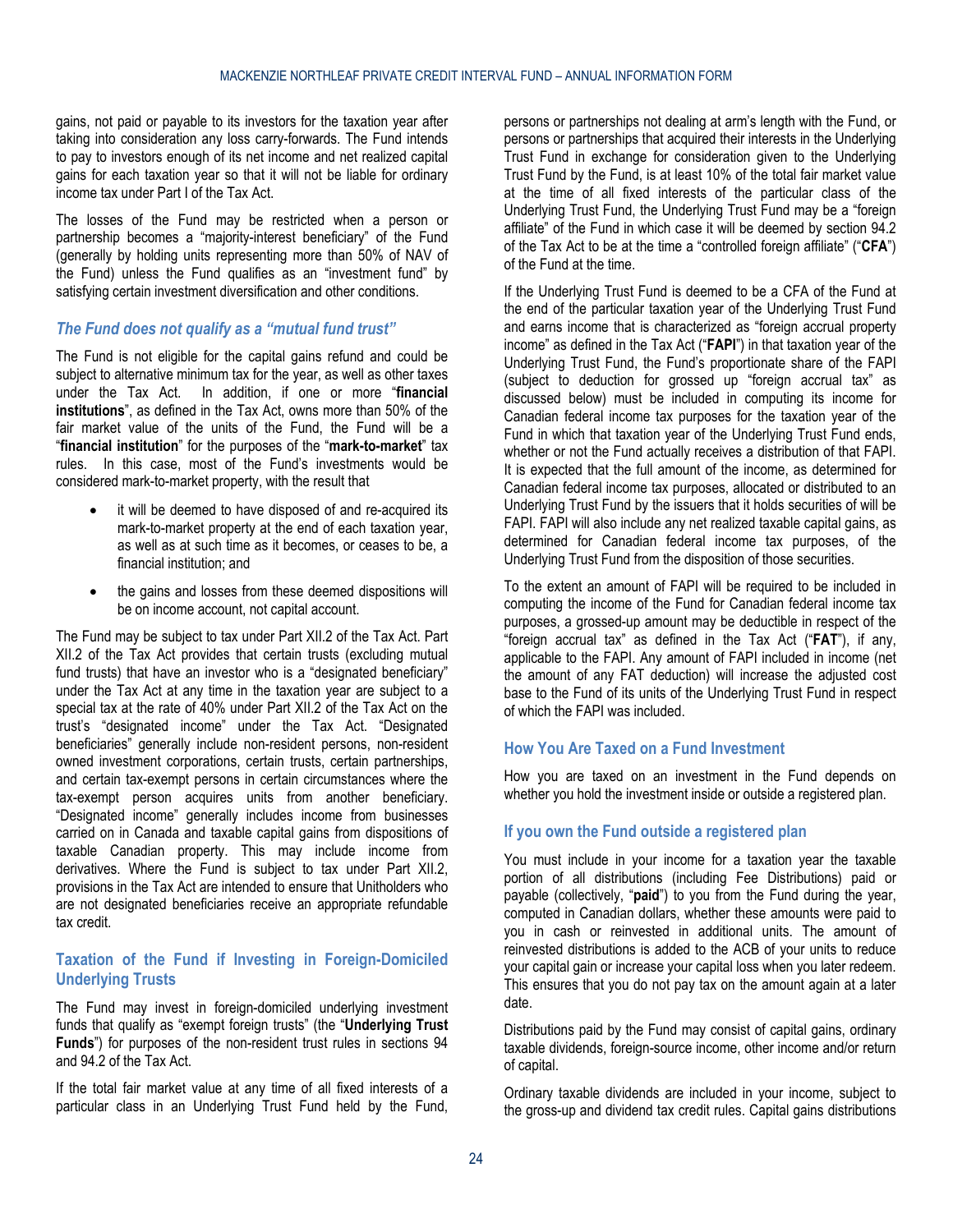will be treated as capital gains realized by you, one-half of which will generally be included in calculating your income as a taxable capital gain. The Fund may make designations in respect of its foreignsource income so that you may be able to claim any foreign tax credits allocated to you by the Fund.

You may receive a return of capital from the Fund. Distributions to you in excess of your share of the Fund's net income and net realized capital gains for the year will generally be considered a return of capital. You will not be taxed on a return of capital, but it will reduce the ACB of your units of the Fund such that, when you redeem your units, you will realize a greater capital gain (or smaller capital loss) than if you had not received the return of capital. If the ACB of your units is reduced to less than zero, the ACB of your units will be deemed to be increased to zero and you will be deemed to realize a capital gain equal to the amount of this increase.

When units of the Fund are acquired by purchasing or switching into the Fund, a portion of the acquisition price may reflect income and capital gains of the Fund that has not yet been realized or distributed. Accordingly, unitholders who acquire units of the Fund are required to include in their income amounts distributed by the Fund, even if the income and capital gains distributed were earned by the Fund before the unitholder acquired the units and were included in the price of the units. This could be particularly significant if you purchase units of the Fund late in the year.

The higher the portfolio turnover rate of the Fund in a year, the greater the chance that you will receive a capital gains distribution. There is not necessarily a relationship between a high turnover rate and the performance of the Fund.

You will realize a capital gain (capital loss) if any of your units in the Fund are redeemed from a non-registered account. Generally, your capital gain (capital loss) will be the amount by which the NAV of the redeemed units is greater (less) than the ACB of those units. You may deduct other expenses of redemption when calculating your capital gain (capital loss). Generally, one-half of your capital gain is included in your income for tax purposes as a taxable capital gain and one-half of your capital loss can be deducted against your taxable capital gains, subject to the provisions of the Tax Act.

In certain circumstances, loss restriction rules will limit or eliminate the amount of a capital loss that you may deduct. For example, a capital loss that you realize on a redemption of units will be deemed to be nil if, during the period that begins 30 days before and ends 30 days after the day of that redemption, you acquired identical units (including through the reinvestment of distributions or a Fee Distribution paid to you) and you continue to own these identical units at the end of that period. In this case, the amount of the denied capital loss will be added to the ACB of your units. This rule will also apply where the identical units are acquired and held by a person affiliated with you (as defined in the Tax Act).

Your ACB must be calculated separately for each series of units that you own in the Fund and must be calculated in Canadian dollars. The total ACB of your units of a particular series of the Fund is generally equal to

the total of all amounts you paid to purchase those units, including any sales charges paid by you at the time of purchase;

### **plus**

the ACB of any units of another series that were switched on a tax-deferred basis into units of the particular series;

# **plus**

the amount of any reinvested distributions on that series;

#### **less**

the return of capital component of distributions on that series;

#### **less**

the ACB of any units of the series that were switched on a taxdeferred basis into units of another series and/or Mackenzie Fund;

#### **less**

the ACB of any of your units of that series that have been redeemed.

The ACB of a single security is the average of the total. Where you switch between series of the Fund, the cost of the new units acquired on the switch will generally be equal to the ACB of the previously owned units switched for those new securities.

For example, suppose you own 500 units of a particular series of the Fund with an ACB of \$10 each (a total of \$5,000). Suppose you then purchase another 100 units of the same series of the Fund for an additional \$1,200, including a sales charge. Your total ACB is \$6,200 for 600 units so that your new ACB of each unit of the series of the Fund is \$6,200 divided by 600 units or \$10.33 per unit.

## *Alternative minimum tax*

Amounts included in your income as ordinary taxable distributions or capital gains distributions, as well as any capital gains realized by you on the disposition of units, may increase your liability for alternative minimum tax.

### *Tax statements and reporting*

We will send tax statements to you each year identifying the taxable portion of your distributions, the return of capital component of distributions and redemption proceeds paid to you for each year. Tax statements will not be sent to you if you did not receive distributions or redemption proceeds. You should keep detailed records of your purchase cost, sales charges, distributions and redemption proceeds in order to calculate the ACB of your units. You may wish to consult a tax advisor to help you with these calculations.

Generally, you will be required to provide your financial advisor with information related to your citizenship or residence for tax purposes and, if applicable, your foreign tax identification number. If you (i) are identified as a U.S. Person (including a U.S. resident or citizen); (ii)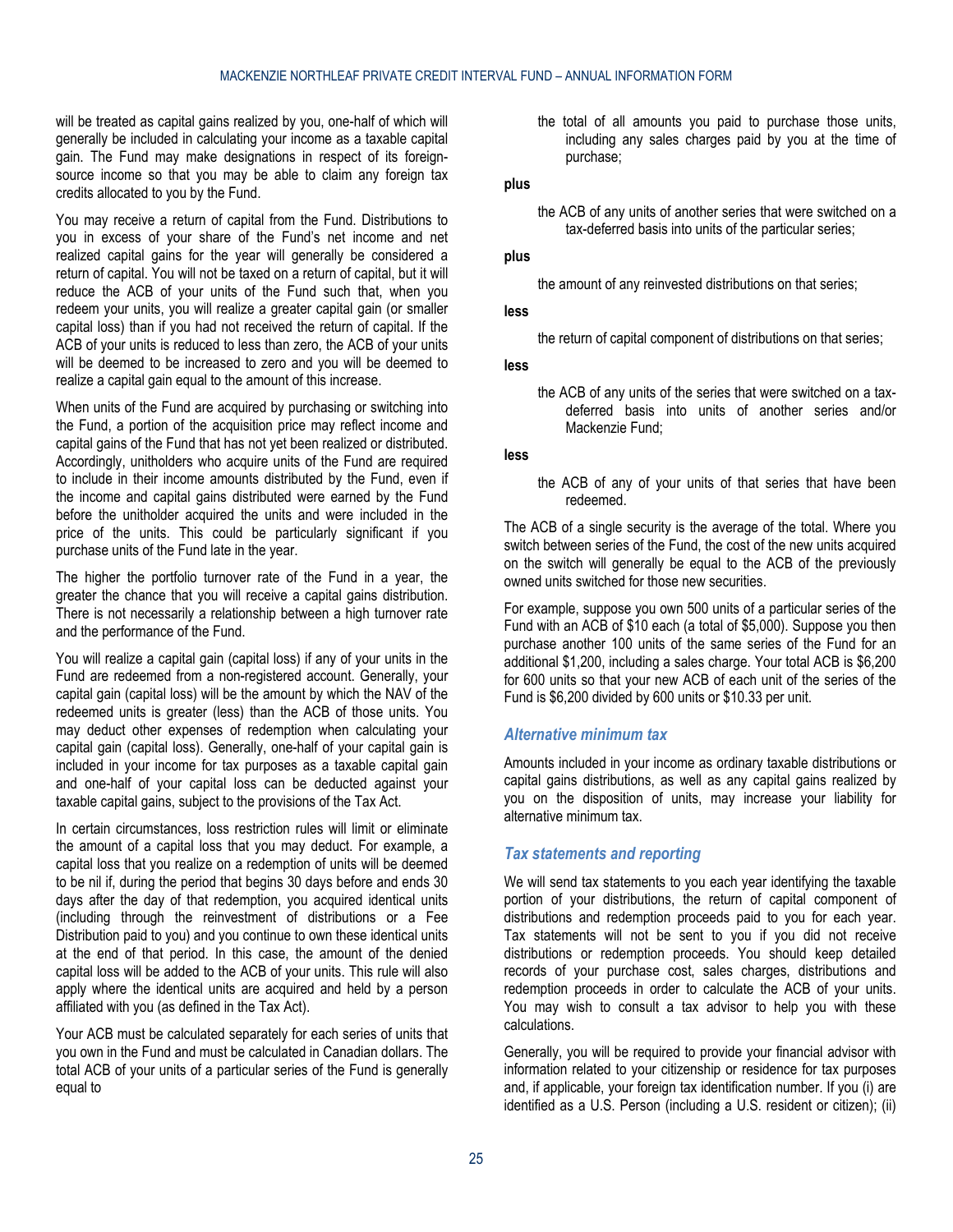are identified as a tax resident of a country other than Canada or the U.S.; or (iii) do not provide the required information and indicia of U.S. or non-Canadian status is present, details about you and your investment in the Fund will be reported to the CRA. The CRA may provide the information to the relevant foreign tax authorities under exchange of information treaties.

## **If you own the Fund inside a registered plan**

Units of the Fund are not and are not expected to be "qualified investments" for registered plans and such registered plans and their planholders may be subject to significant adverse tax consequences when a registered plan acquires and holds a non-qualified investment. **Accordingly, it is recommended that Units of the Fund not be held in registered plans.**

# **REMUNERATION OF DIRECTORS, OFFICERS AND TRUSTEES**

<span id="page-25-0"></span>The Fund does not directly employ any directors, officers or trustees to carry out its Fund operations. We, as manager of the Fund, provide all personnel necessary to conduct the Fund's operations.

Each IRC member is entitled to an annual retainer of \$40,000 (\$50,000 for the Chair) and a fee of \$1,500 for each meeting attended. In addition, the Chair of an IRC sub-committee is entitled to an annual retainer of \$5,000. Members are also entitled to be reimbursed for all reasonable expenses incurred in the performance of their duties, including reasonable travel and accommodation expenses. We also purchase and maintain insurance liability coverage for the benefit of the IRC members. For the year ended March 31, 2021, the total amount expensed in this regard by the Mackenzie Funds was \$255,269. All fees and expenses were allocated among the Mackenzie Funds in a manner that was fair and reasonable.

<span id="page-25-1"></span>The individual IRC members received total compensation and reimbursement of expenses by the Mackenzie Funds as follows:

**Table 5: IRC members' compensation**

| <b>IRC Member</b>          | Total individual compensation, including<br>expense reimbursement |
|----------------------------|-------------------------------------------------------------------|
| Robert Hines (Chair)       | \$70,292.78                                                       |
| Martin Taylor <sup>1</sup> | \$67,923.50                                                       |
| George Hucal               | \$66,421.78                                                       |
| <b>Scott Edmonds</b>       | \$74,836.34                                                       |
| Atul Tiwari <sup>2</sup>   | N/A                                                               |

1Martin Taylor retired from the IRC effective February 24, 2021. <sup>2</sup> Atul Tiwari joined the IRC effective September 22, 2021.

Effective July 1, 2021, each IRC member is entitled to an annual retainer of \$50,000 (\$60,000 for the Chair) and a fee of \$3,500 for each quarterly meeting attended. In addition the IRC members are entitled to \$1,500 for any additional meeting.

For a description of the role of the IRC, see "**[Mackenzie Funds'](#page-18-0)  [Independent Review Committee](#page-18-0)**".

# **MATERIAL CONTRACTS**

Set out below are particulars of the material contracts entered into by the Fund as of the date of this annual information form, as well as a description of the portfolio management agreements that we have entered into with certain firms with respect to certain of the Mackenzie Funds. Minor contracts entered into by the Fund in the ordinary course of business have been excluded.

You may inspect copies of the contracts listed below during normal business hours at our Toronto office at **180 Queen Street West, Toronto, Ontario M5V 3K1**.

# <span id="page-25-2"></span>**Master Declaration of Trust**

We have entered into a Declaration of Trust, dated December 17, 2021 which governs the Fund. The Declaration of Trust sets out the powers and duties of the manager and the trustee of the Fund, the attributes of units of the Fund, procedures for purchase, exchange and redemption of units, recordkeeping, calculation of the

Fund's income and other administrative procedures. The Declaration also contains provisions for the selection of a successor trustee if we should resign and for termination of the Fund if no successor trustee can be found. We are not paid a fee in our capacity as trustee (as would be required if an outside trustee were hired), but we are entitled to be reimbursed for any costs incurred on the Fund's behalf.

# <span id="page-25-3"></span>**Master Management Agreement**

We have entered into a master management agreement (the "**Master Management Agreement**") on December 17, 2021, to provide the management and administrative services to the Fund necessary to enable it to carry out its business operations.

Under the Master Management Agreement, we are responsible for providing directly, or for arranging other persons or companies to provide, administration services to the Fund; portfolio management services; distribution services for the promotion and sale of the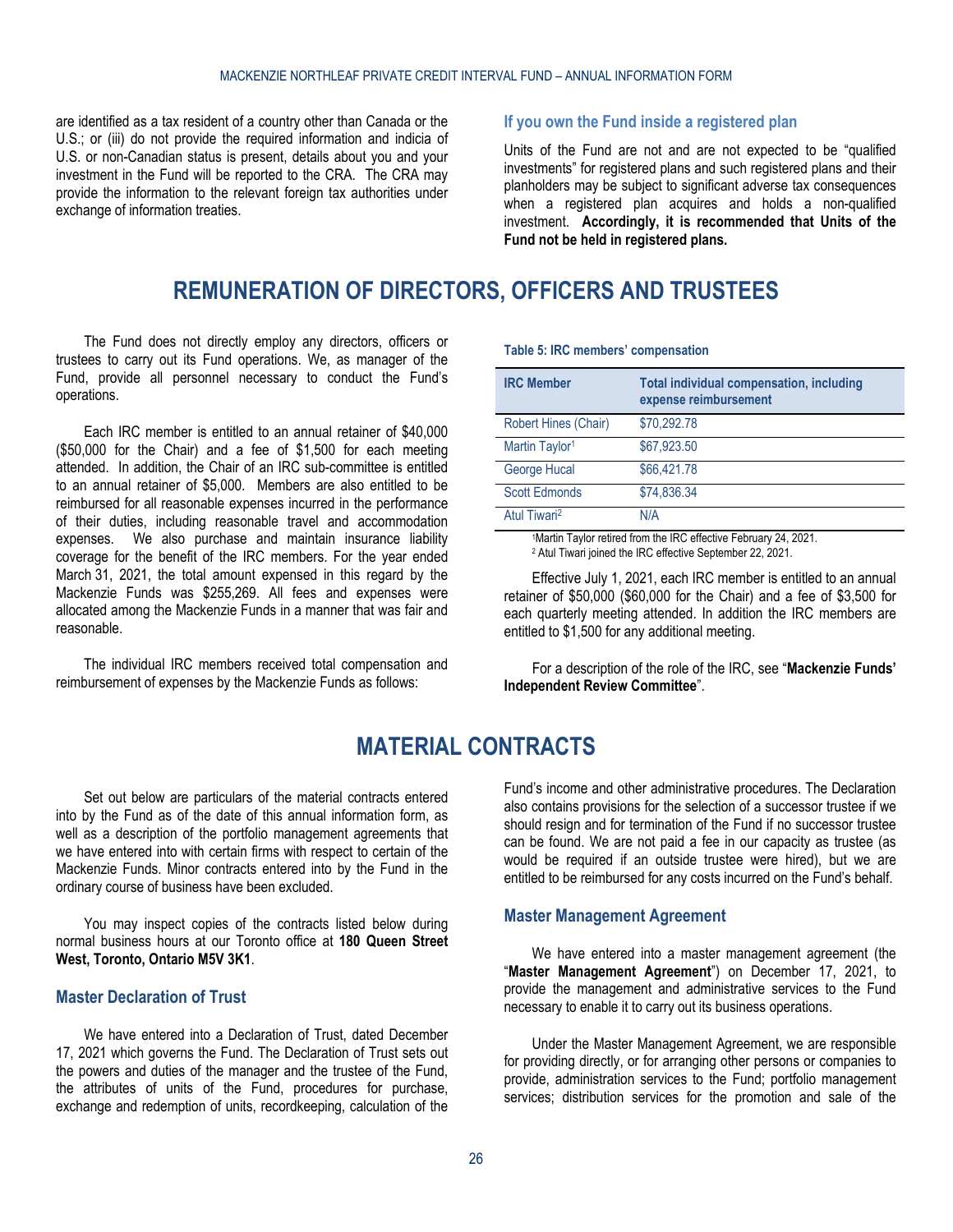Fund's units; and other operational services. The Master Management Agreement contains details about fees and expenses payable by the Fund to us, including the management fee rates and administration fee rates, as applicable, and the Master Management Agreement is amended each time a new fund or new series of a fund is added to the Master Management Agreement. The Master Management Agreement has been executed by us on our own behalf, as manager, and on behalf of the Fund for which we are trustee, in our capacity as trustee.

The Master Management Agreement generally continues from year to year, unless terminated on not less than 6 months' prior written notice. The Master Management Agreement may be terminated on shorter notice if any party to the Master Management Agreement is in breach of the terms of the Master Management Agreement and the breach has continued for at least 30 days without being remedied or if the other party goes bankrupt, ceases to hold appropriate regulatory approvals or commits an act which materially adversely affects its ability to perform the obligations under the Master Management Agreement.

## <span id="page-26-0"></span>**Master Custodian Agreement**

We have entered into a master custodian agreement with CIBC, dated February 24, 2005, as amended, on behalf of the Fund to obtain custodial services for the Fund's assets ("**Master Custodian Agreement**").

<span id="page-26-2"></span>The Master Custodian Agreement complies with the applicable provisions of NI 81-102 regarding custodial services and requires the custodian to hold the Fund's assets in trust and to separately identify the Fund's account assets. The agreement contains schedules which

set out which Mackenzie Funds are governed by that agreement and the fees payable to the custodian for the range of services provided to the Mackenzie Funds. The agreement can be terminated by the Mackenzie Funds or by the custodian on 120 days' prior written notice.

## <span id="page-26-1"></span>**Portfolio Management Agreements**

Except as noted below, we are the portfolio manager for the Fund under the terms of our Master Management Agreement with the Fund. We have entered into portfolio management agreements with each of the firms listed under "**Portfolio [Management](#page-13-0)  [Services](#page-13-0)**" to provide portfolio management services to the Fund.

Under each of the portfolio management agreements, the subadvisor firms will provide marketing support and assistance in order to market the Fund, all necessary brokerage arrangements and all arrangements with the Fund's custodian to settle portfolio trades. These firms are required to adhere to the investment objectives and investment strategies adopted by the Fund. They have each agreed to act honestly, in good faith and in the best interests of the Fund, and to use the degree of care, diligence and skill that a reasonably prudent person would exercise in the circumstances. We will pay the sub-advisors' fees out of the management fees we receive from the Fund.

The portfolio management agreements listed in Table 10 may be terminated by either party on 90 days' prior written notice to the other party, subject to certain exceptions.

# **LEGAL AND ADMINISTRATIVE PROCEEDINGS**

We are not aware of any ongoing legal and administrative proceedings material to the Mackenzie Funds to which we or any Mackenzie Fund is a party.

# <span id="page-26-3"></span>**Penalties and Sanctions**

We entered into a settlement agreement with the OSC on April 6, 2018 ("**Settlement Agreement**").

The Settlement Agreement states that we failed to (i) comply with National Instrument 81-105 *Mutual Fund Sales Practices* ("**NI 81-105**") by not meeting the minimum standards of conduct expected of industry participants in relation to certain sales practices between May 2014 and December 2017; (ii) have systems of controls and supervision over our sales practices that were sufficient to provide reasonable assurances that we were complying with our obligations under NI 81-105; and (iii) maintain adequate books, records and other documents to demonstrate our compliance with NI 81-105.

We agreed to (i) pay an administrative penalty of \$900,000 to the OSC; (ii) submit to regular reviews of our sales practices, procedures and controls by an independent consultant until the OSC is satisfied our sales practices program is fully compliant with securities laws; and (iii) pay costs of the OSC's investigation in the amount of \$150,000.

The purpose of NI 81-105 is to discourage sales practices that could be perceived as inducing dealers and their representatives to sell mutual fund securities on the basis of incentives they were receiving (such as promotional items or activities) rather than on the basis of what is suitable for and in the best interest of their clients.

In the Settlement Agreement, the OSC noted that, in response to the OSC investigation, we (i) have dedicated significant financial and human resources to enhance our systems of controls and supervision for sales practices; (ii) retained an independent consultant in September 2017 to assess the quality of our controls around our sales practices, and the consultant noted that, overall, we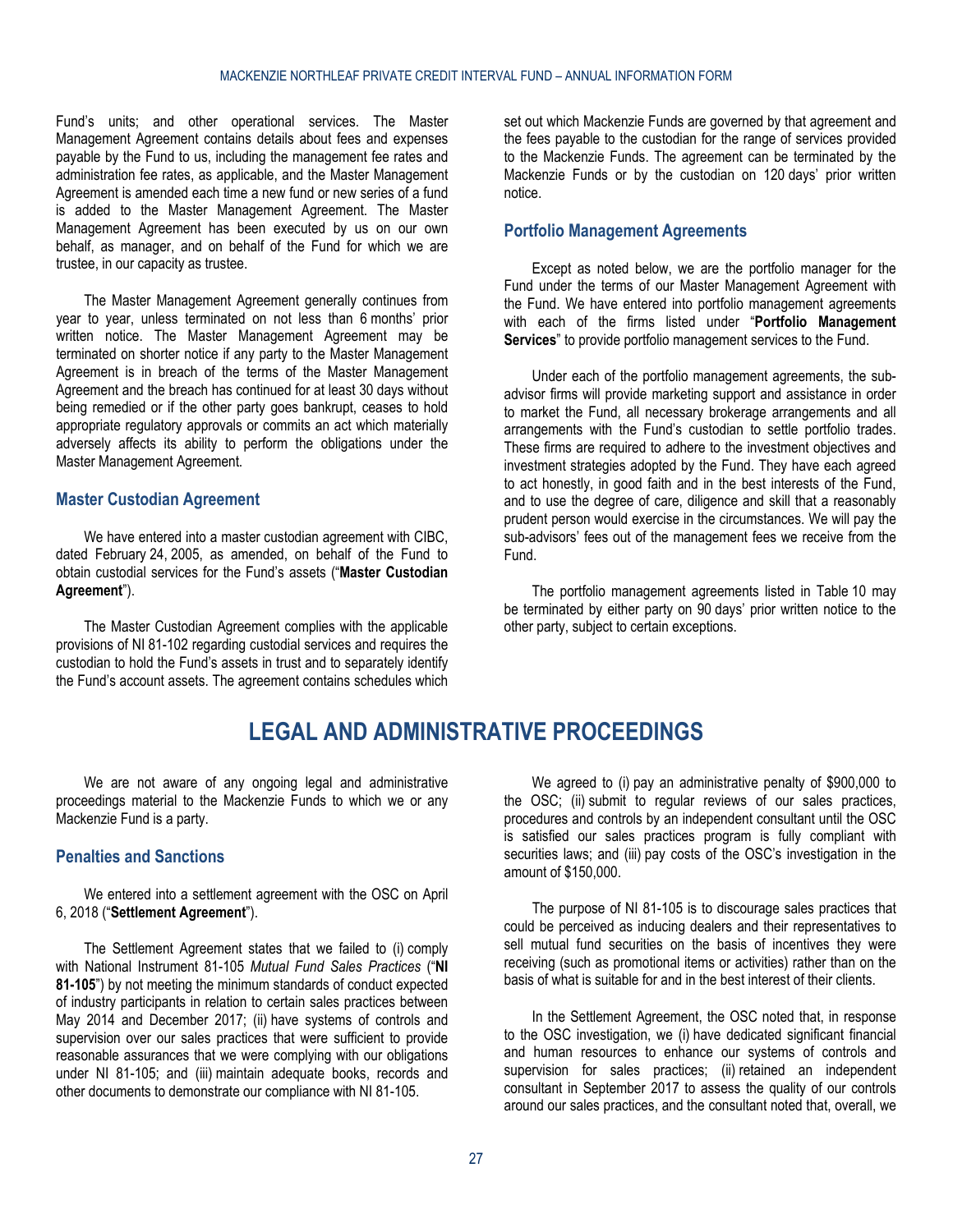have demonstrated a continuously improving compliance culture, and since 2014 they have seen an increased investment in resources, in terms of both people and systems, focused on sales practices compliance; and (iii) have no disciplinary history with the OSC and cooperated with Staff in connection with Staff's investigation of the matters referred to in this Settlement Agreement.

We, and not any of our investment fund products (the "**Mackenzie Products**"), paid all monetary and non-monetary

benefits at issue. The performance of the Mackenzie Products was not impacted by these matters and the management expense ratios of the Mackenzie Products were not affected. We, and not the Mackenzie Products, have paid all costs, fines and expenses relating to the resolution of this matter, including the above-noted administrative penalty, investigative costs and the fees relating to the independent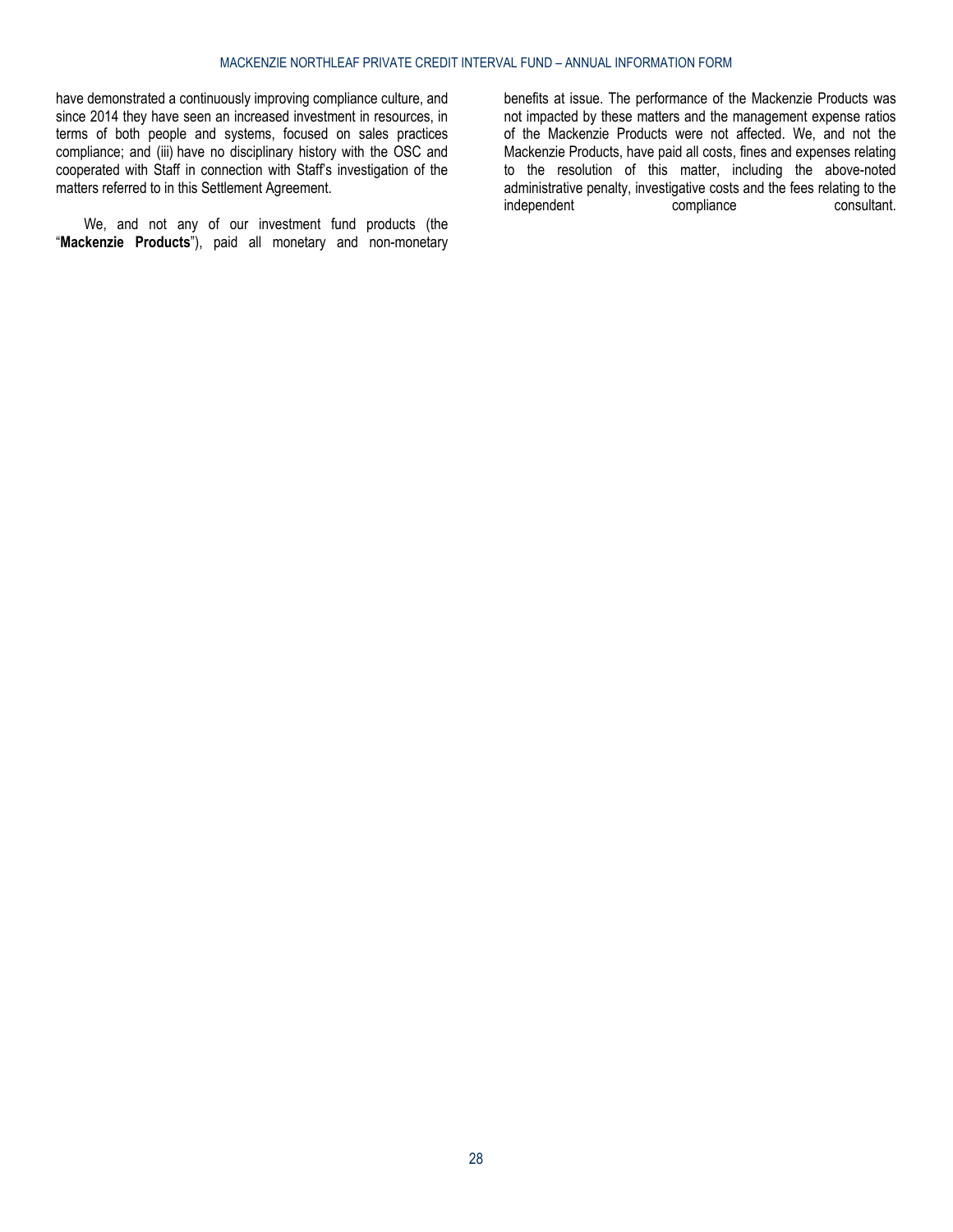# **CERTIFICATE OF THE FUND AND THE MANAGER AND PROMOTER OF THE FUND**

<span id="page-28-0"></span>This annual information form, together with the simplified prospectus and the documents incorporated by reference into the simplified prospectus, constitute full, true and plain disclosure of all material facts relating to the securities offered by the simplified prospectus, as required by the securities legislation of all of the provinces and territories of Canada and do not contain any misrepresentations.

Dated the 25<sup>th</sup> day of January, 2022

Mackenzie Northleaf Private Credit Interval Fund

(the "**Fund**")

*"Barry S. McInerney" "Luke Gould"*

Barry S. McInerney Chairman, President and Chief Executive Officer Mackenzie Financial Corporation

Luke Gould Executive Vice-President and Chief Financial Officer Mackenzie Financial Corporation

# **ON BEHALF OF THE BOARD OF MACKENZIE FINANCIAL CORPORATION IN ITS CAPACITY AS MANAGER, PROMOTER AND TRUSTEE OF THE FUND**

*"Karen L. Gavan" "Brian M. Flood"*

Karen L. Gavan **Director** Mackenzie Financial Corporation

Brian M. Flood **Director** Mackenzie Financial Corporation